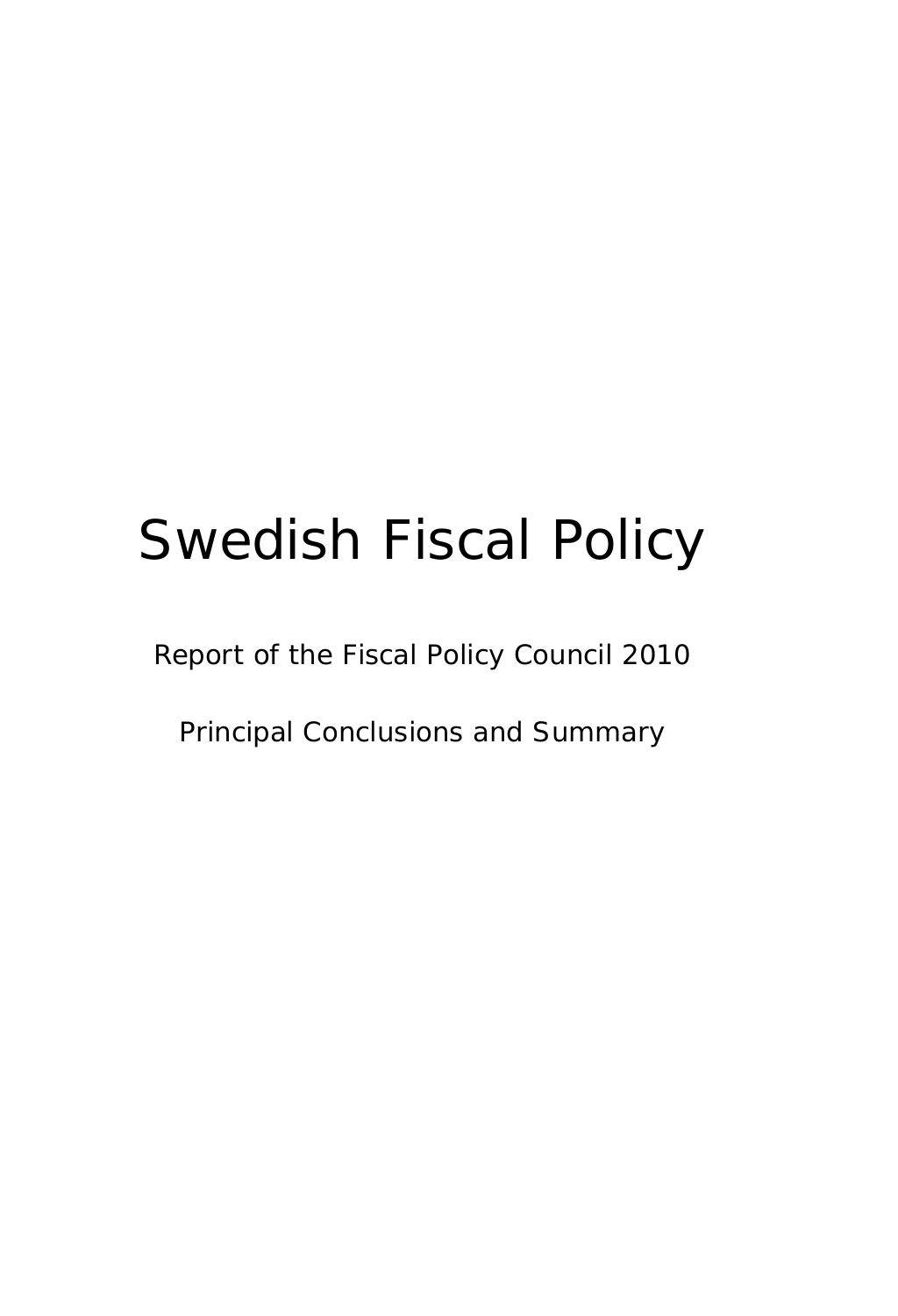## Principal Conclusions of the Report

- The global public finance problems pose major risks. The worries have thus far primarily concerned the euro area. There should be even more concern that the growing public debt in the United States, Great Britain and Japan will have adverse effects on the business cycle.
- Uncertainty about the long-term effects of the crisis makes it difficult to assess the room for costly reforms in Sweden. We would strongly advise against further promises of *permanent* reforms that are not financed by expenditure cuts or tax rises in the election campaign.
- But because of the strong public finances in Sweden, there is room for manoeuvre in stabilisation policy. There is a political choice of whether to use it for limited and *temporary* stimulus measures or for rapidly restoring the public finance buffers for the future.
- If fiscal policy is to be more expansive in 2011, an extension of the temporary grants to local governments is the most obvious option. But there is a risk that these grants may be regarded as permanent. The Government therefore needs to speed up the work on designing a *framework* for smoothing local government revenue over the cycle.
- We welcome the proposal to make it statutory for the Government to set a surplus target. But we are critical of the continued lack of clarity on how this target is to be interpreted. We recommend judging whether the target has been met with the help of only *two* indicators: a backward-looking indicator and a partially forward-looking one. In the event of deviations of a certain magnitude, the Government should, in a *special communication to the Riksdag* (the parliament), explain how it intends to act.
- High youth unemployment has been much debated. But youth employment relative to employment for the population as a whole has developed about the same as in previous recessions. Relative employment growth for people born outside Europe has now been better than in the 1990s crisis, but it has been worse for the low-skilled.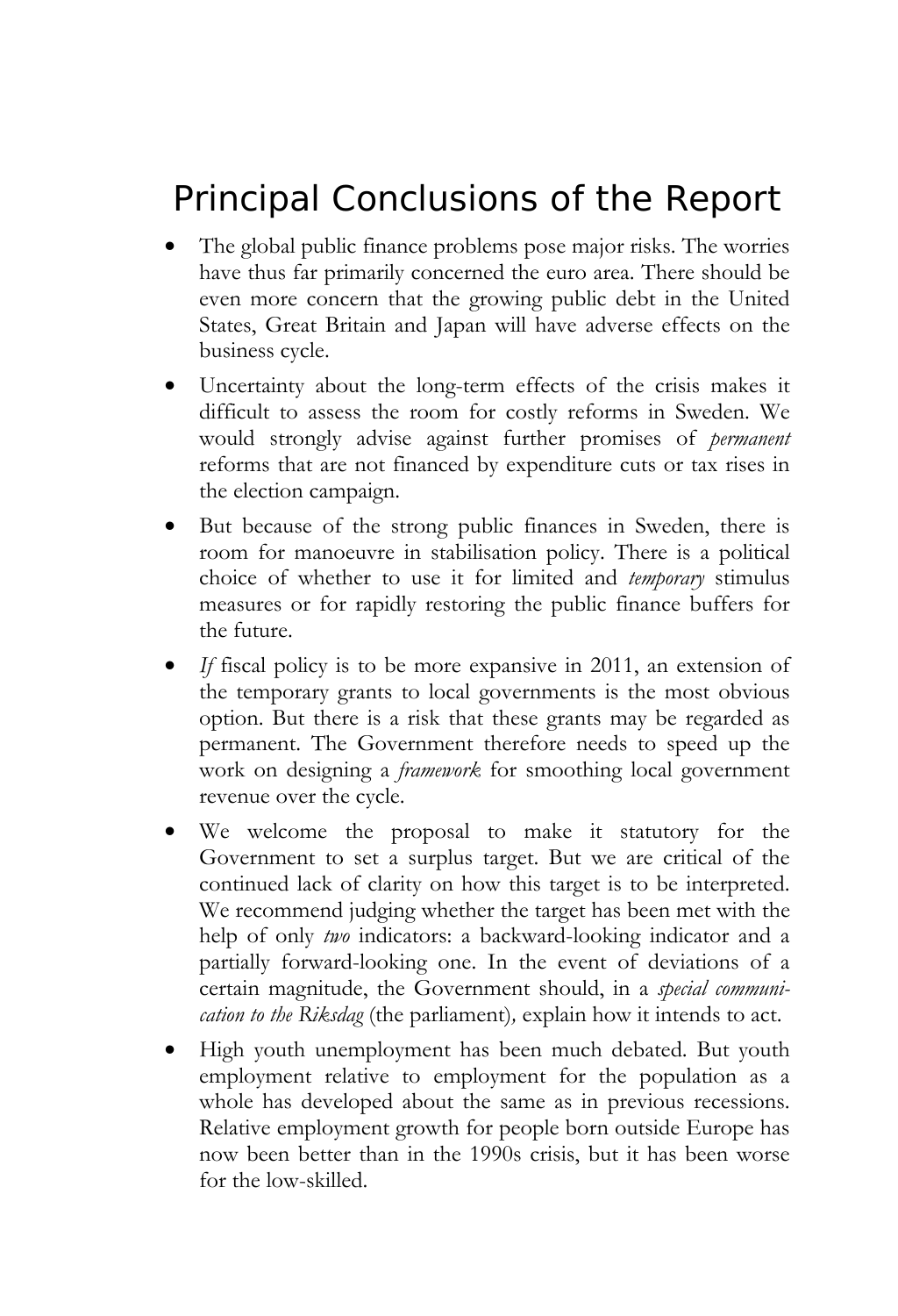- The earned income tax credit can be expected to be effective in increasing employment in the long run. From the standpoint of employment, it is wise not to phase it out for higher incomes. But the Government should be criticised for its reluctance to explain how the credit works.
- It may be reasonable to tax earned income and pensions differently if raising employment is a priority. But the earned income tax credit also redistributes income between pensioners, who did not benefit from it when they were working, and younger workers. If this is to be avoided by means of tax reductions for older people, these cuts should be linked to *year of birth* and not given permanently to everyone over 65.
- The economic arguments are stronger for a permanent tax credit for household services than for a permanent Repair, Maintenance and Improvements (RMI) tax credit. The RMI tax credit should be reexamined when the economy picks up.
- Labour market policy has learned from the mistakes of the overexpansion during the 1990s crisis. But the pendulum has swung too far in the other direction. Job search activities and coaching have expanded too much in the economic downturn, while there has been far too little labour market training.
- The Government should be commended for tackling a difficult problem with its reforms to sickness insurance. But it must also be criticised for being overly hasty and remiss in its implementation of the reforms and its treatment of people on long-term sick leave.
- There is general agreement on the value of expanding regular education in an economic downturn. But there is little knowledge of how variations in regular education should be used as a counter-cyclical policy tool. There is a risk that regular education has overexpanded because it has been used as a means of support for the unemployed.
- In the debate on unemployment insurance, the Government has referred to the large volume of supplementary insurance schemes provided by unions or in collective agreements. The survey we conducted indicated a surprisingly low use of this insurance.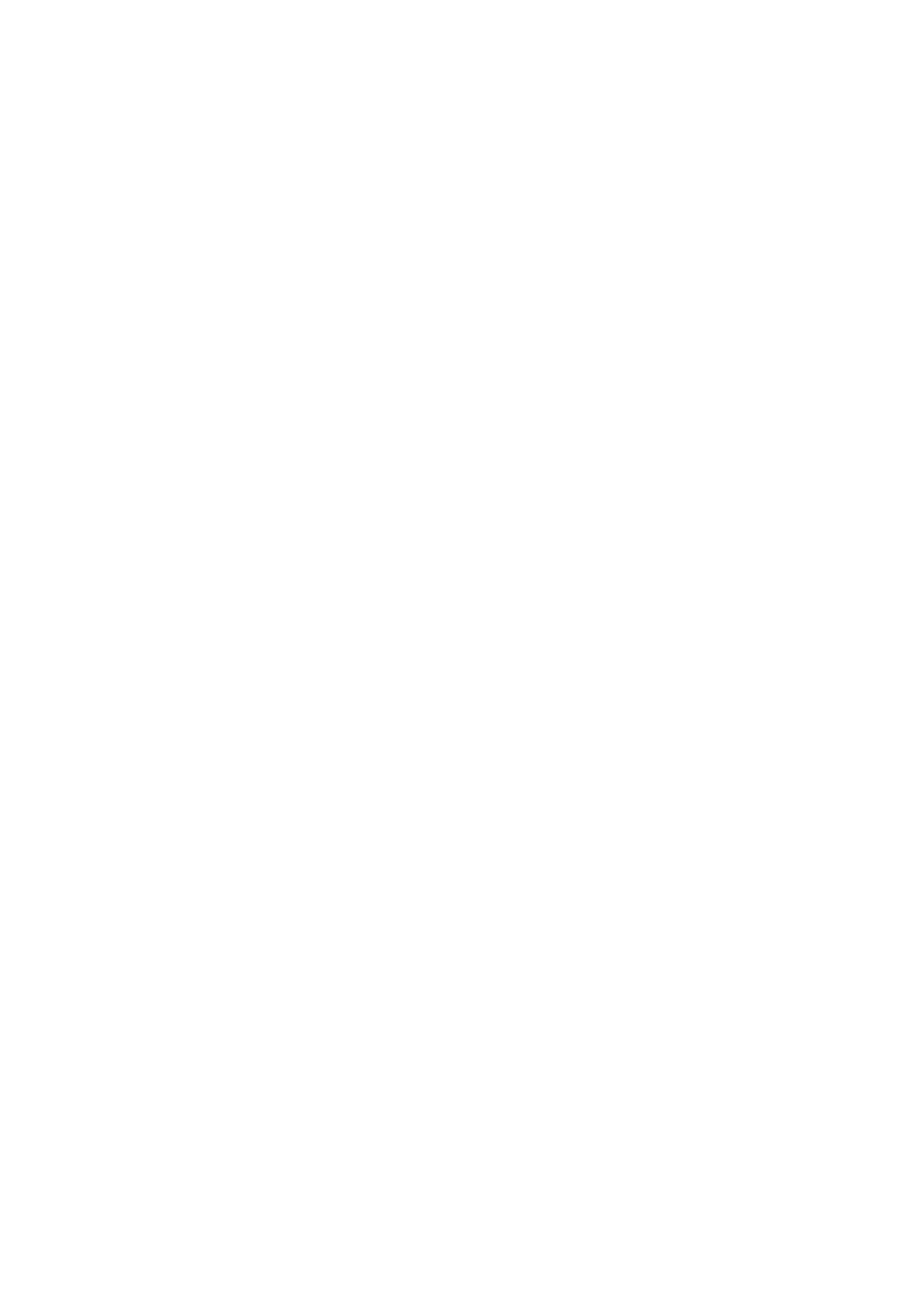### Summary

The ongoing crisis in the world economy is the worst since the 1930s. The crisis started as a financial crisis but then grew into a deep recession. An international recovery has now begun but uncertainty about its strength is unusually high. It is also very difficult to judge what long-term effects the crisis may have on employment and growth.

#### The large budget deficits in the world around us pose major risks

The economic crisis has led to a sharp deterioration in the public finances of almost all the most economically developed countries. The total budget deficit this year is expected to be about 8.5 per cent of GDP in the OECD area and about 7 per cent of GDP in the EU. The budget deficit in Greece, Ireland, Great Britain and the United States is around 10 per cent of GDP or even higher.

On account of the large budget deficits, the public debt is increasing very rapidly in many countries. According to the OECD, general government gross debt at the end of 2010 is expected to come to 197 per cent of GDP in Japan, 92 per cent in the United States and 83 per cent in Great Britain. For the EU as a whole, gross debt is expected to be 88 per cent of GDP.

The deficit has risen as a result of the crisis support for the financial markets, the working of automatic stabilisers (i.e., tax revenues have declined and various transfer expenditures have increased as production and employment have fallen) and the active fiscal stimulus measures aimed at counteracting the downturn. At the same time, many countries face severe long run *sustainability problems*. These problems are partly due to the fact that the deterioration in the public finances during the crisis followed from the weak starting position before the crisis. But even more important are the future demographic developments with a gradually ageing population. Most countries have not yet adapted their policies accordingly.

A rapidly growing public debt in a country may cause doubt among lenders about its ability to service the debt. These risks have been more than convincingly illustrated in the case of Greece. The public finances can get into an unsustainable situation in which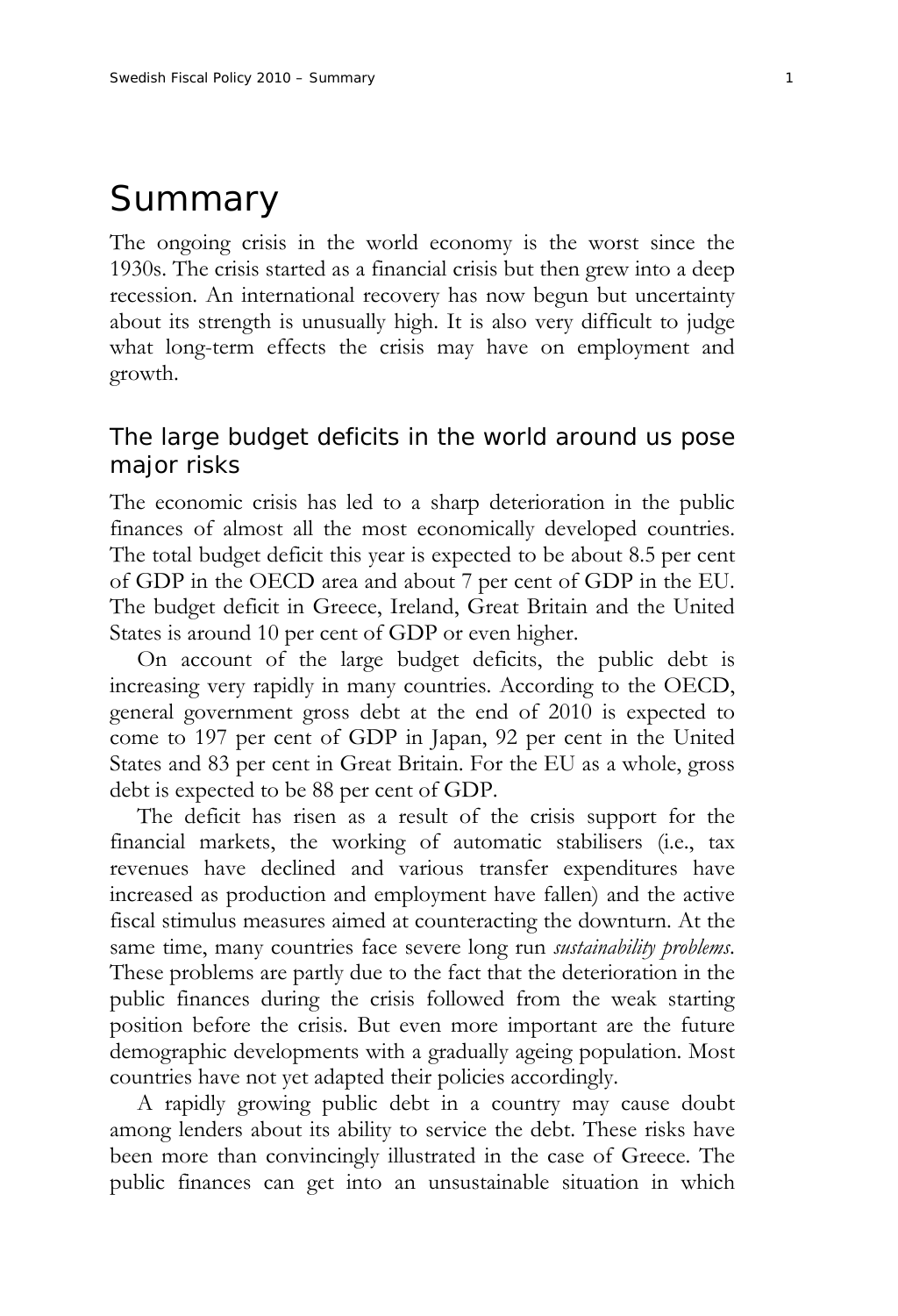*snowball effects* lead to an uncontrolled increase in debt that ultimately forces the country to default on its outstanding debt. Lenders command higher risk premiums on interest rates when the budget deficit rises. This in turn results in the deficit rising even more. The higher interest rates on government borrowing may spread to other interest rates and thus slow down growth. If so, the debt-to-GDP ratio increases even more rapidly and leads to escalating interest rates, resulting in a vicious circle.

The interest rate hikes just described seldom occur gradually. Instead they happen suddenly and rapidly once a *critical debt level* has been passed. This critical debt level may differ sharply between different countries and time periods.

Interest rate reactions in the financial markets have forced fiscal consolidations in Greece, Ireland, Portugal, and Spain. No such interest rate reactions have yet occurred in Japan, Great Britain or the United States. But the risks of such reactions suddenly appearing are very large. They may then have either direct negative effects on economic growth or indirect effects because they force large fiscal consolidations that may delay or, in the worst case, reverse the international economic upturn. The same thing may happen if major fiscal consolidations are implemented as a preventive measure. In both cases, there will be a strong impact on economic growth in the Swedish economy on account of its high export dependency. Consequently, there are substantial risks that the recovery may be considerably weaker than estimated in the main forecasts of both the Ministry of Finance and the National Institute of Economic Research.

Despite the support package for Greece from the euro countries and the IMF, there is still a considerable risk that the country at some stage will be forced to write down its outstanding government debt. If so, this will lead to credit losses for lenders. It is not clear that support measures from other EU countries and the IMF would suffice if Portugal and Spain were to face similar problems as Greece. The consequence could be acute new problems in the financial markets with strong negative effects on the international business cycle. Exchange rate developments are a particularly uncertain factor. If the krona were to strengthen substantially as a result of public finance problems in other countries, it could have large negative effects on Swedish exports.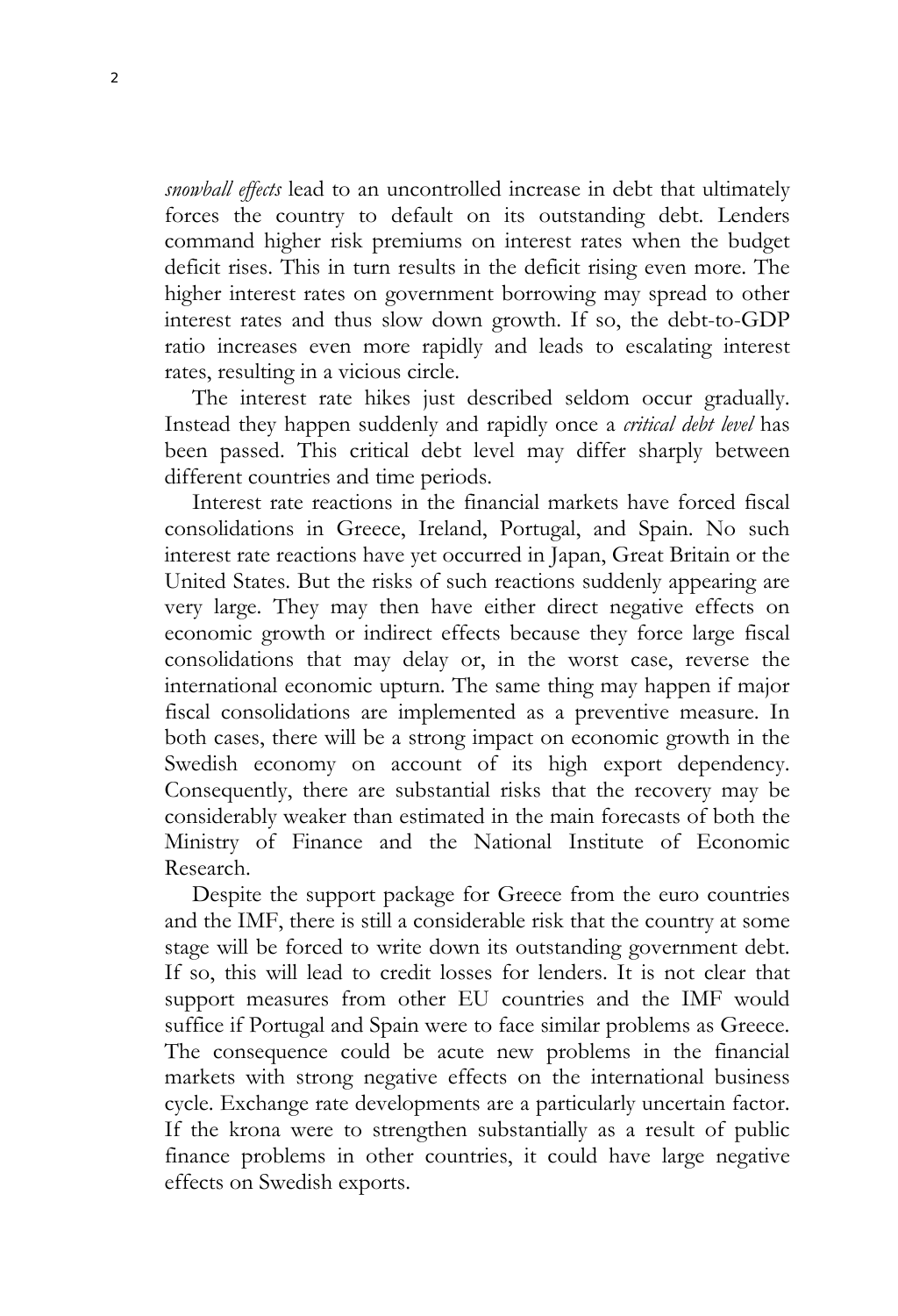#### Much better situation in Sweden but *room for reform* still uncertain

Swedish fiscal policy also faces a trade-off between long-term sustainability and short-term stabilisation. However, the situation in Sweden differs sharply from that in most other countries. According to current forecasts, Sweden will be one of only three EU countries this year that will have a deficit of less than three per cent of GDP, the threshold in the Stability Pact. Sweden is also one of the few EU countries that is not subject to an *excessive deficit procedure*.

There are two main reasons why public finances in Sweden are relatively good despite the economic crisis. The first is the strong public finances going into the crisis for which both previous governments and the current government should be commended. The second main reason is that the public sector did not need to intervene with crisis support to the financial sector in the same way that happened in many other countries. The sharp fall in the cost of sick leave has also been of importance.

Sweden has had substantial room for manoeuvre in using fiscal policy as a stabilisation policy instrument in the crisis. This has made it possible both to let the automatic stabilisers work and to take discretionary stimulus measures. According to our view, the stimulus measures were too small in 2009. The Government was then, in the opinion of the majority of Council members, overly cautious and underestimated the room for manoeuvre created by the fiscal framework that came into existence at the end of the 1990s. This assessment gets some support in the calculations we commissioned leading up to this year's report, which indicate that Sweden is far from the critical debt threshold where the interest on government debt is at risk of rising sharply. The fiscal policy stimuli in the current year are stronger than in 2009. In our opinion, they are of reasonable volume.

The Government expects public finances to return to surplus in 2012. This is expected to take place without any active decisions on consolidation measures. The forecast for the public finances in the National Institute of Economic Research's March report is even more optimistic. In the Spring Fiscal Policy Bill, when the expected public finance developments are compared with the target of a surplus of one per cent of GDP over a business cycle, the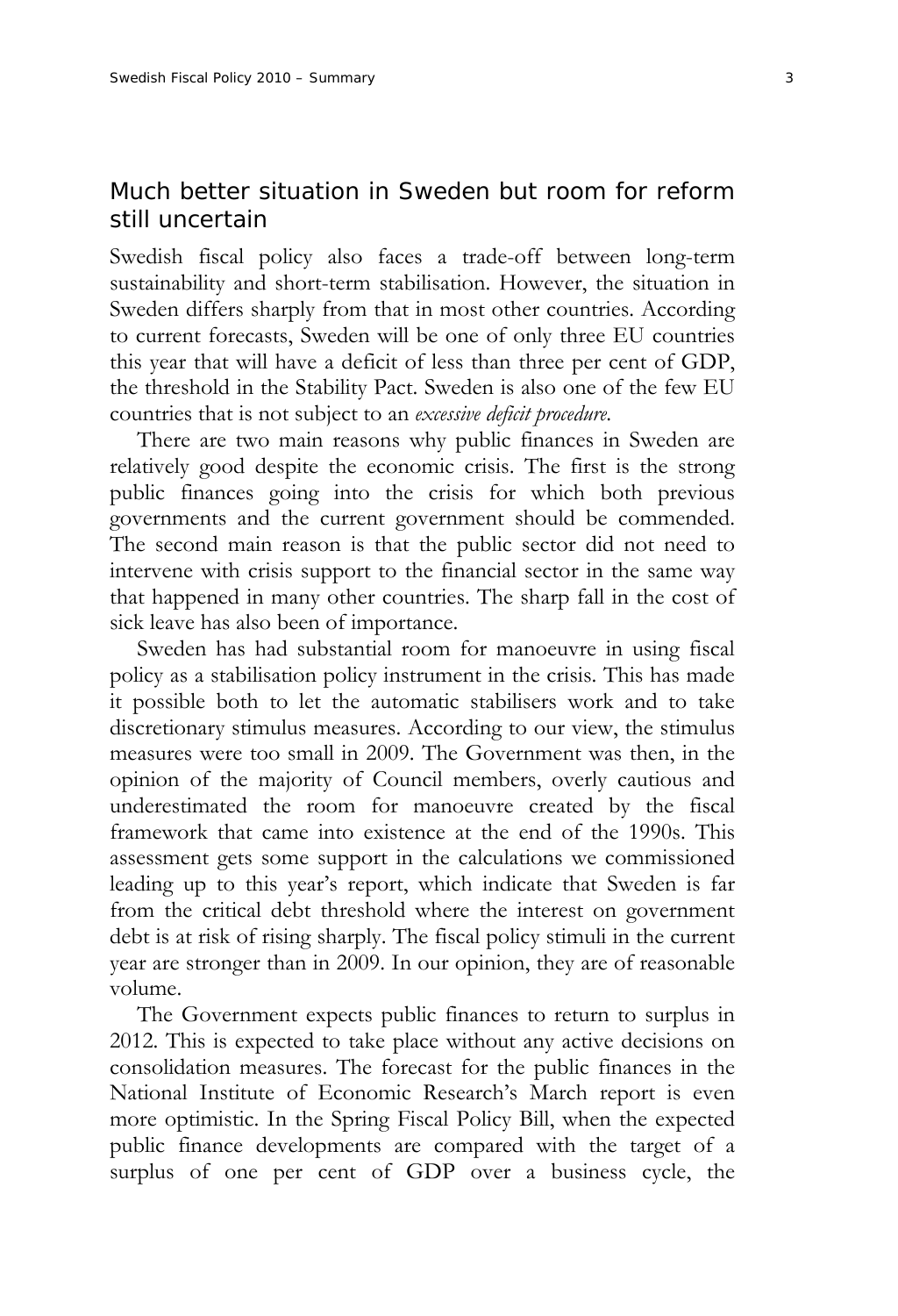Government's conclusion is that "taking into account the economic situation, there is limited room for additional unfinanced reforms in 2011." It is also stated that "there is some room for reform looking at the whole (the next, our comment) term of office", but there is so much uncertainty that "it should not be used up in advance".

We want – even more than the Government – to emphasise the great uncertainty. It is primarily due to the difficulty assessing what permanent effects the crisis may have on employment. Earlier sharp downturns in employment in many countries, including Sweden, have had very long-term effects.

The Spring Fiscal Policy Bill contains proposals for permanent reforms amounting to almost SEK 7 billion in 2011. The reforms are of limited size. Hence, despite the great uncertainty about future room for reform, it is difficult to maintain that they would jeopardise the long-term sustainability of fiscal policy. But we strongly advise against further promises of *permanent* reforms that are not financed by expenditure cuts or tax rises in the uncertain situation that now prevails. This uncertainty in all likelihood will not have cleared up by the time of the election in September. To put it plainly, it would be very risky if the Government and/or the opposition in the election campaign were to commit themselves to costly reforms without specifying the financing.

#### There is some room for manoeuvre in *stabilisation policy*

Sweden, unlike many other countries, does not have to undertake a rapid consolidation of the public finances. Instead the Government can choose the pace of consolidation. The fiscal policy announced will be slightly contractionary in 2011. It is not obvious, however, that fiscal policy should have this stance when resource utilisation is still low. The question is what trade-off to make between stabilising the economy and restoring the public finance buffers for the future.

We share the Government's opinion that it is essential to return to a surplus in the public finances within a reasonable time in order to maintain fiscal credibility. At the same time, our analysis shows that there is hardly any binding sustainability restriction on limited and *temporary* stabilisation policy measures.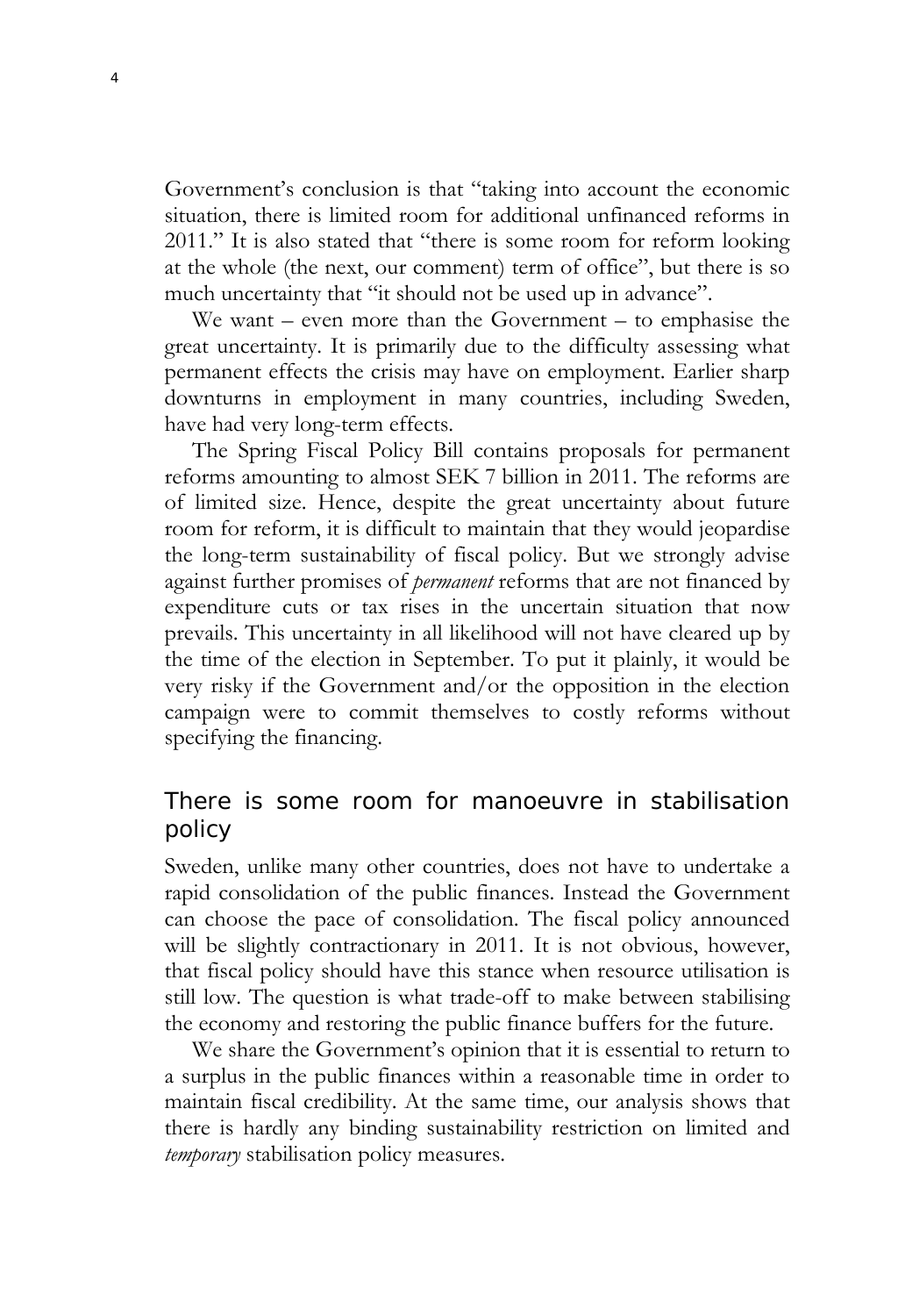*If* a more expansive fiscal policy is to be chosen in 2011, an extension of the extra grants to local governments for 2010 is the most obvious option. If so, the aim would be to try to achieve some increase in employment in the local government sector in 2011 (after it fell in 2009 and 2010) in a situation where there is still low resource utilisation.

But there is also an argument against extending the extra grants to local governments. One such argument is the risk that an extension of the temporary grants would result in their being perceived as permanent. That could make it difficult to stop paying them when the economic downturn is over. This risk is partly due to the fact that these grant increases are now discretionary decisions taken from year to year.

We have previously argued that a rules system should be introduced in which the grants to local governments routinely vary counter-cyclically. This would mean that grants increase more when the local government aggregate tax base in economic downturns grows more slowly than the long-term trend and increases less in economic upturns when this tax base grows more rapidly. With such a rules system in place, local governments would presumably be allocated extra resources in a year with low growth like 2011. It is important to get such a system in place as rapidly as possible. This issue will now be the subject of an inquiry. Given the importance of this issue, it is surprising that it has taken so long to get the review announced in the 2009 Spring Fiscal Policy Bill started.

Based on the economic forecast that can be made today, we advise against measures that would further stimulate private consumption in 2011. It is expected to increase rapidly all the same and lead to a substantial increase in employment in the private service sector.

How to best design fiscal policy in the next few years is related to the appropriate balance between fiscal and monetary policy. In countries with serious fiscal problems, fiscal policy will probably have to be tightened before resource utilisation has reached a satisfactory level. If so, an expansive monetary policy may be needed to compensate, particularly in countries that are still experiencing problems in the financial sector and where there has been a large fall in property prices. However, the Swedish situation is different. There has been no permanent fall in housing prices. We are concerned that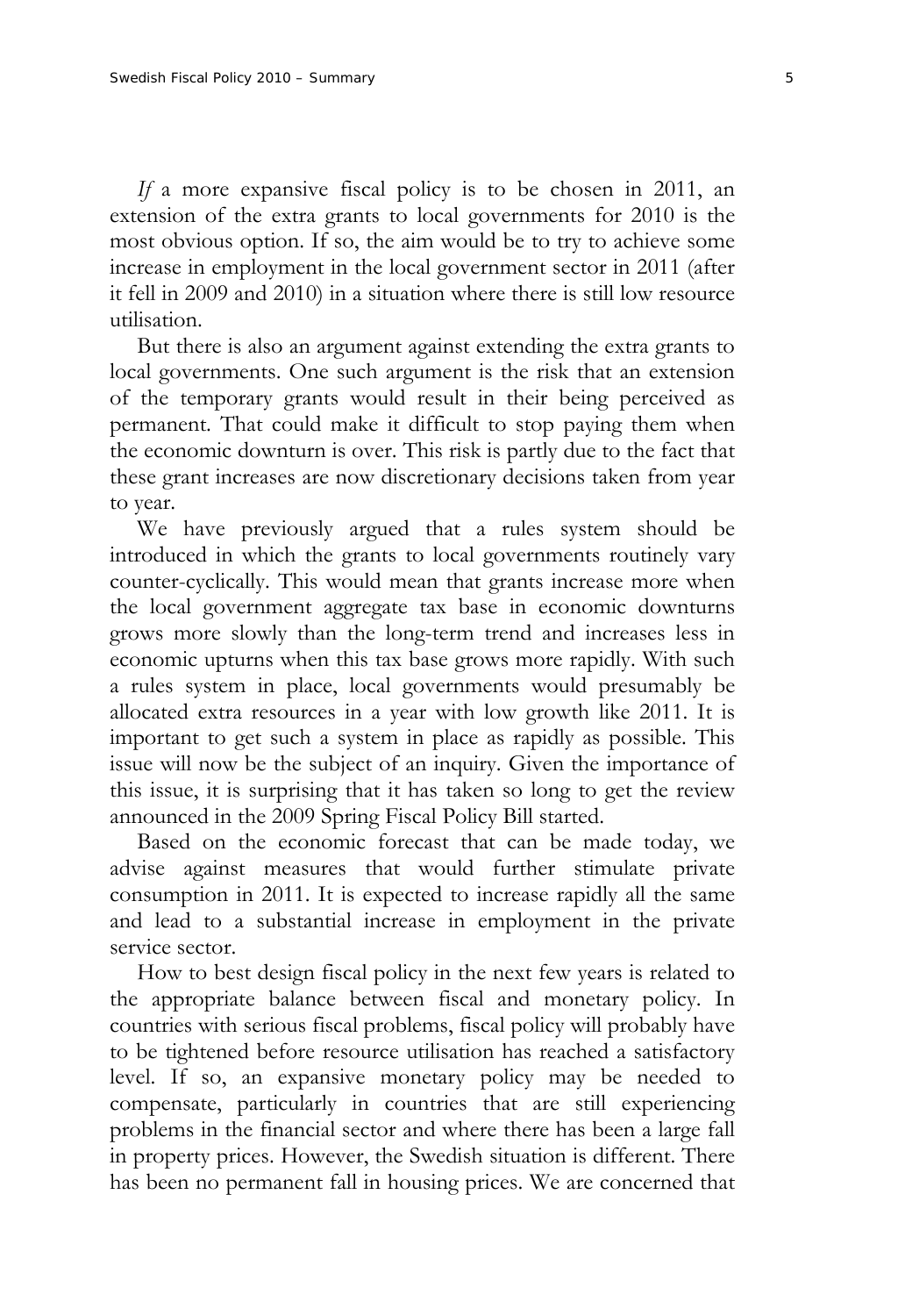low interest rates that last too long will lead to excessive borrowing and too high housing prices thus contributing to future imbalances. This may be an argument for the Riksbank to begin raising the repo rate more rapidly than justified by the medium-term inflation forecast alone. Such a policy would, however, have a negative impact on demand, which, in that case, would probably need to be countered by keeping fiscal policy expansive longer than would otherwise have been justified.

There may thus be arguments for another stabilisation policy mix in Sweden, with a tighter monetary policy and a more expansive fiscal policy than in most other countries. At the same time it is not obvious how to get an appropriate balance between monetary and fiscal policy in a system in which – for good reasons – the former is decided by an independent central bank and the latter by the Government.

#### Surplus target to be statutory

Since the end of the 1990s, the *surplus target* has been a key element of the fiscal framework. This target states that general government net lending, i.e., the difference between revenue and expenditure, is to be one per cent of GDP over a business cycle.

The Ministry of Finance has, under the Government's current term of office, conducted a review of the surplus target leading to a report published earlier this year. On the basis of this report, the Government now proposes to make the formulation of a surplus target statutory. We welcome this proposal which strengthens the target's position.

The surplus target is an *intermediate target* aimed at making it easier to achieve overall, more fundamental goals. The most important of these aims stated by both the current and the previous governments are:

- Long-term sustainable public finances
- Economic efficiency
- Equitable distribution of resources between generations
- Room for manoeuvre in stabilisation policy in economic downturns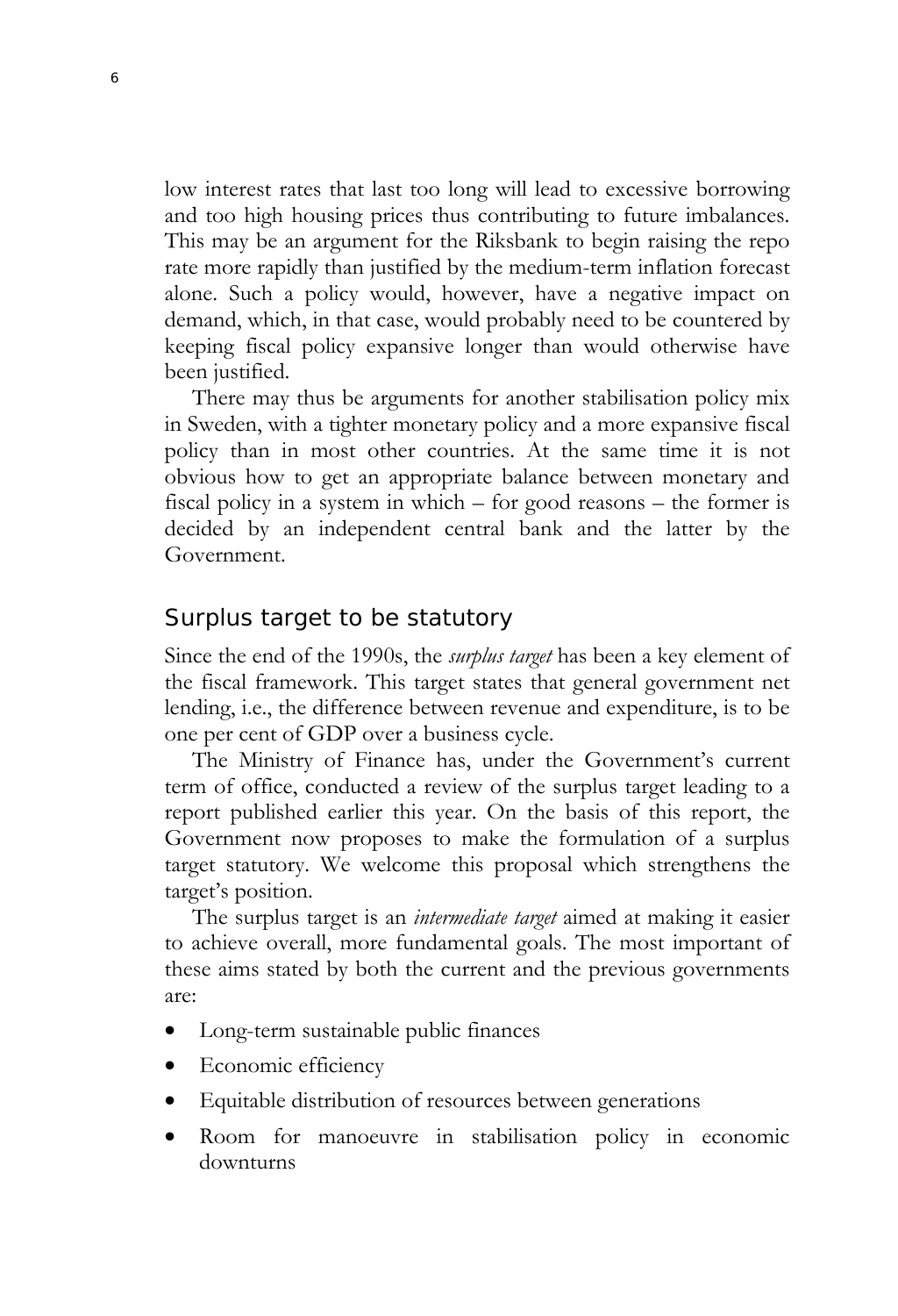These general goals need not be consistent with each other. Instead they may justify different levels of the surplus target. We have therefore previously criticised the Government for not having made sufficiently clear the importance attached to different fundamental goals.

The Government's discussion of the motives for the surplus target has become more transparent in the Spring Fiscal Policy Bill for 2010. The Government makes it clear that sustainability is not actually an objective but a restriction with which it must comply. It also makes it clear that considerable importance should be attached to the stabilisation policy motive, which may be natural, given experience from the crisis.

#### Uncertain how the cost of rising life expectancy and higher quality of welfare services will be financed

Another important clarification in the Spring Fiscal Policy Bill is that the budget surplus (*pre-funding* by current generations) will not be used to cover future costs that may arise because later generations will live longer than current generations and may demand welfare services of higher quality than those available today. This clarification is in line with our argument in last year's report. It has not previously been made by the Government.

It is, however, a major shortcoming of the Spring Fiscal Policy Bill that it makes no mention of what *mechanisms* are needed to ensure funding of future expenditure increases as a result of longer life expectancy and/or increased demand for higher quality of welfare services. It is unlikely that the private financial incentives built into the pension system will lead to a sufficiently large rise in the labour market exit age. In our opinion, there need to be regular reviews of the pension rules with a view to ensuring that the actual retirement age does indeed increase in line with average life expectancy. How this is to be done ought to be one of the main topics of discussion, particularly during an election year. It is unfortunate from a legitimacy perspective that there is no broad public debate on the future funding of welfare. Such a debate will not take place if the political parties systematically avoid it.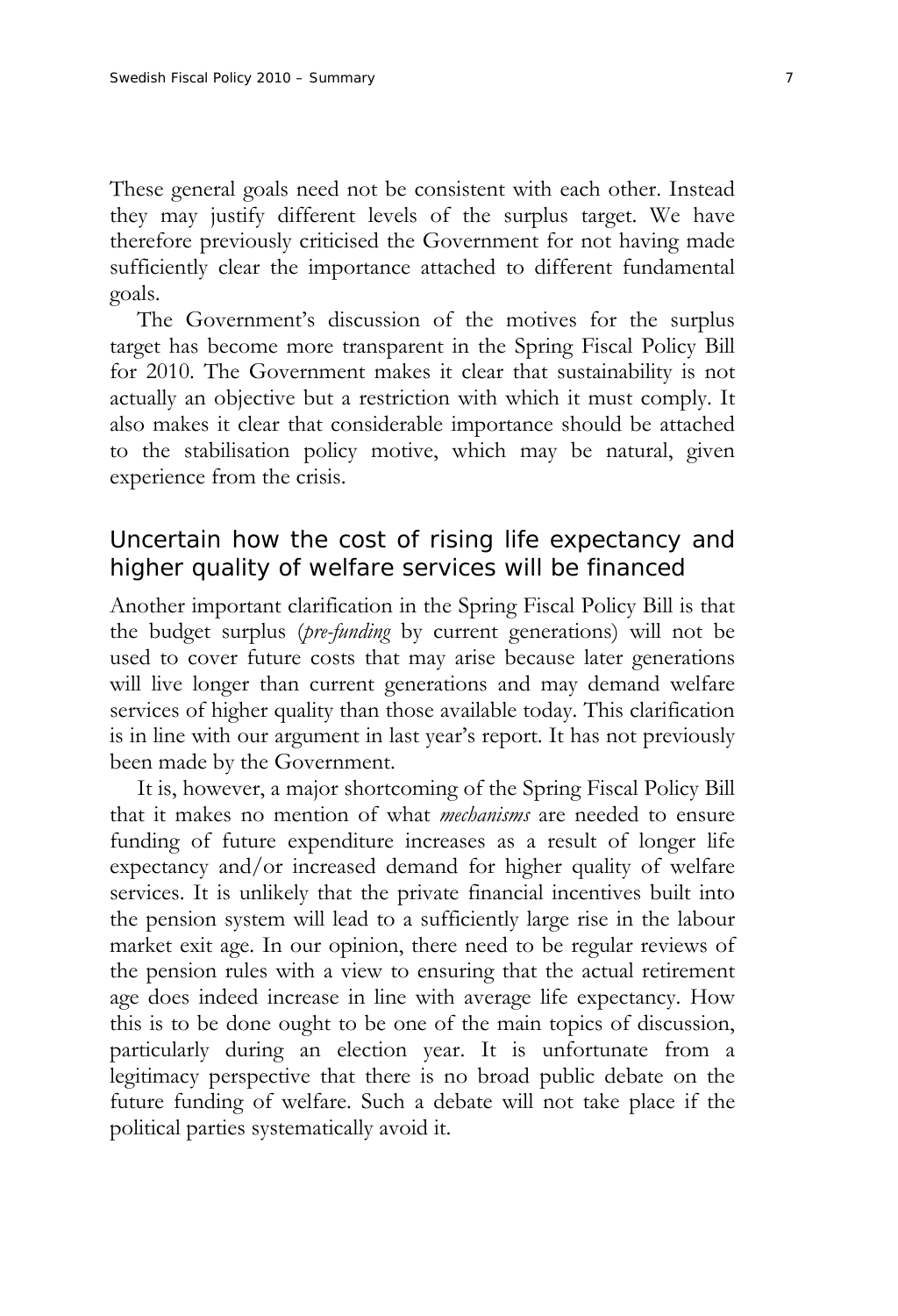#### Muddled and illogical follow-up of the surplus target

In recent years, the Government has used five different indicators to evaluate whether the surplus target of one per cent of GDP *over a business cycle* has been achieved. Calculations have been made for (i) a backward-looking average for actual net lending since 2000; (ii) a moving and partially forward-looking average for actual net lending (the *seven-year indicator* based on historical values for the three previous years and forecasts for the current year and the coming three years); (iii) structural net lending for the current year; (iv) a cyclically adjusted backward-looking average; and (v) a cyclically adjusted seven-year indicator.

The different indicators reflect fundamentally different targets. If a backward-looking indicator is used, there is in principle a target 'with memory', where previous deviations are to be compensated for. With an indicator for the current year, there is no 'memory' and there does not need to be any compensation for previous deviations. The partially forward-looking seven-year indicator is something in between. It is to be fulfilled *in advance* but does not necessarily have to be fulfilled *afterwards*. The number of indicators with various meanings entails a basic lack of clarity about what the surplus target actually means.

One basic problem with the Government's choice of indicators is that it mixes a backward-looking perspective aimed at *evaluating*  whether the surplus target *has* been met with a forward-looking perspective, which amounts to a *planning tool* for meeting the target in the future.

We think that the rolling backward-looking ten-year indicator that has been proposed – and employed for the first time – in the Spring Fiscal Policy Bill should be used as an indicator of how the surplus target has been met. This should be done without any cyclical adjustment. But the previous cyclical situation should of course be a key factor in assessing whether deviating from the surplus target was justified in the previous ten-year period. A forward-looking indicator should be used to assess what will be required of fiscal policy in the future in order to meet the surplus target in the rolling ten-year period, i.e., in order to estimate the room for reform or the need for consolidation measures, just as it is now.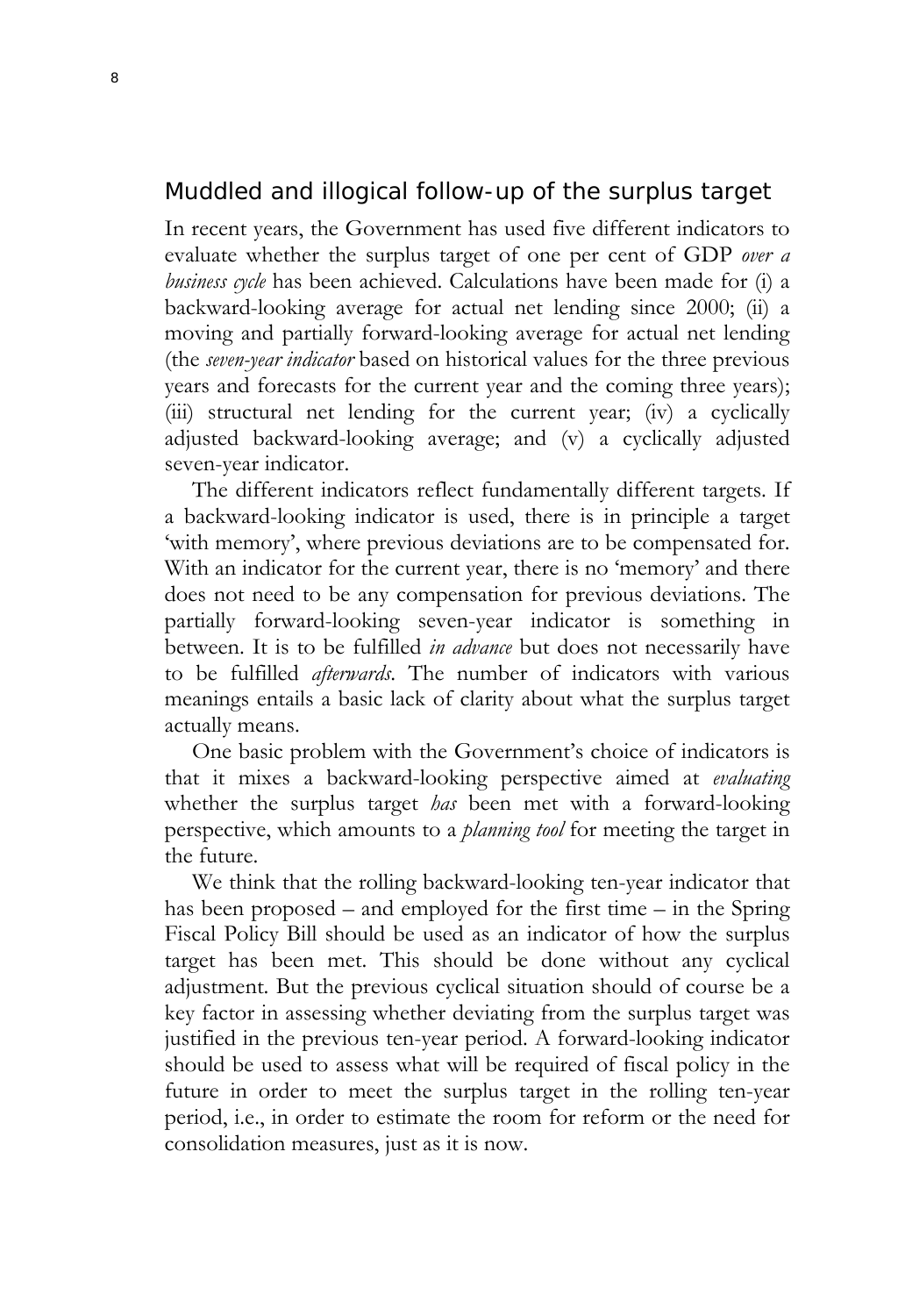We would thus prefer the use of *two* indicators: a rolling backward-looking indicator and a rolling forward-looking indicator*.* This would increase clarity in monitoring the surplus target.

We share the Government's opinion that mechanical adjustments to deviations from the target should be avoided. However, the importance of the surplus target could be stressed by stipulating that if deviations from the target occur above a certain magnitude (for example, 0.5 percentage points) in accordance with *one* of the two indicators, then the Government will be obliged in a *special communication to the Riksdag* to account for the causes and what remedy – if any – is intended. In such a communication, the Government should also state if in its opinion the deviation instigates a need to revise the surplus target in order to compensate for the previous development. Such provisions could be introduced in a *code of conduct* for fiscal policy of the type that, according to the Spring Fiscal Policy Bill, the Government plans to draw up.

#### Time for the Ministry of Finance to improve reporting

In our earlier reports, we have asked for improvements in the Budget Bill and the Spring Fiscal Policy Bill's reporting of various points. These primarily concern labour market programmes, public sector capital stock and investment, public sector total net worth and generational accounting to shed more light on how the public sector affects income distribution between different generations. In our view the Riksdag has not been provided with a satisfactory basis for decision-making on these points.

Very little has happened in this area thus far. However, we welcome the Government's statement in the Spring Fiscal Policy Bill that work will begin on improving public sector reporting of its real assets and investments. At the same time, we are critical of the long time it has taken to get started on this work.

Furthermore, it is surprising that the Ministry of Finance and the National Institute of Economic Research report very different figures for general government financial net worth. According to the Spring Fiscal Policy Bill, financial net worth amounted to not quite 16 per cent of GDP, whereas the March Report of the National Institute of Economic Research reported a financial net worth of 25.8 per cent. This is a difference of about 10 per cent of GDP, or about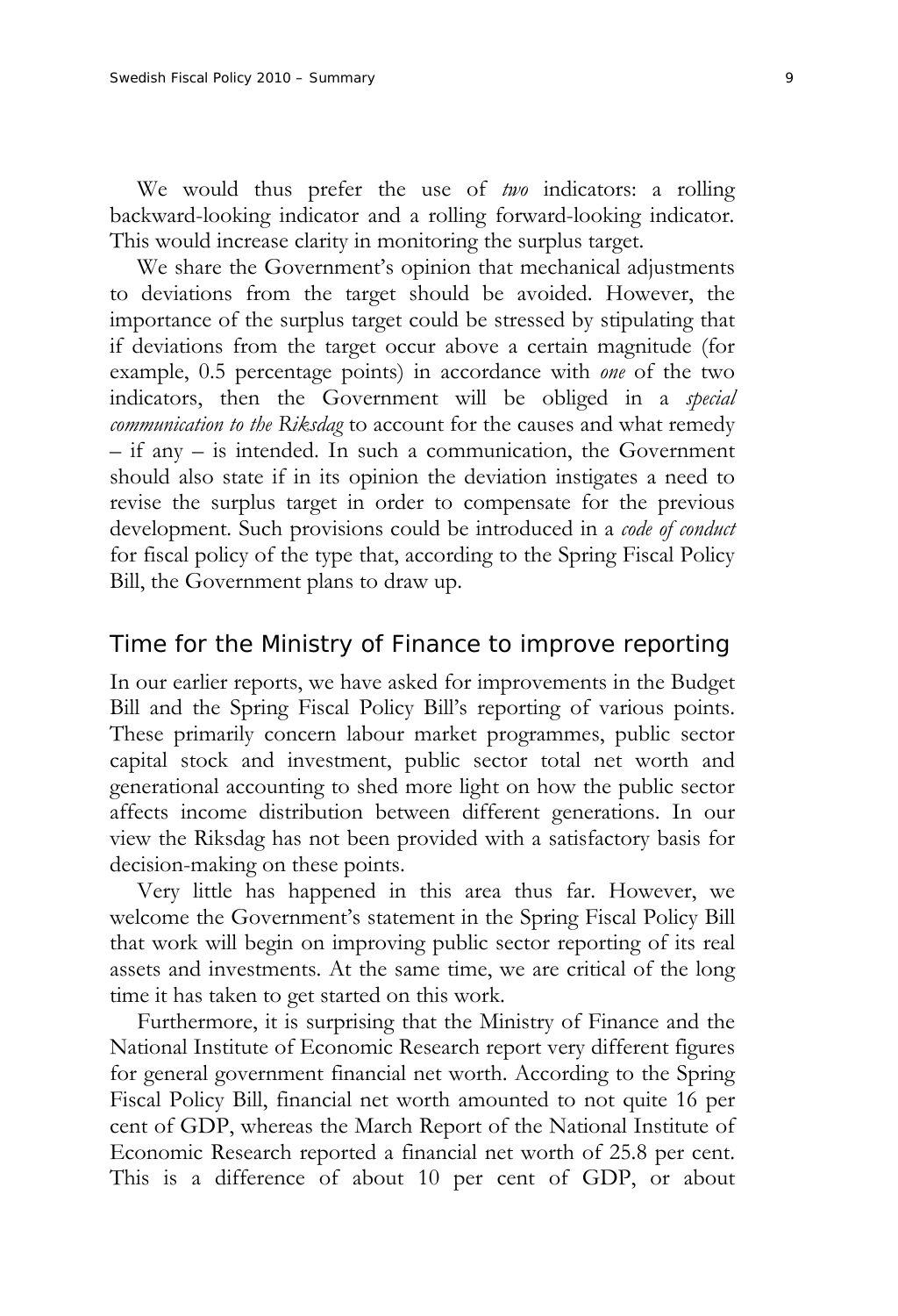SEK 300 billion. The difference is mainly because the National Institute of Economic Research, unlike the Ministry of Finance, follows the financial accounts and reports accrued, but not yet paid, taxes and charges as assets. It is unsatisfactory that the Government and the National Institute of Economic Research report such different figures without any comment about how the accounting is done.

The Government's budget bills and the National Institute of Economic Research's reports also account for public sector revenue and expenditure in such different ways that it requires considerable work to understand what explains the difference in the forecasts for the development of the public finances. It would be desirable for the Government in its budget bills to explain why the forecasts differ.

#### Stronger labour market development than expected

Previous experience of deep economic downturns in both Sweden and other countries indicates that there is a risk that what is originally cyclical unemployment will turn into persistent structural (equilibrium) unemployment. Even at best, it may after major reductions in employment take a long time – a decade or more – before employment regains its previous level. There are some indications that this risk is less now than it was in connection with the crisis in Sweden in the 1990s. In the current crisis, employment has declined less in relation to output than it did in previous downturns. A likely cause is that the decline in output has been concentrated in manufacturing, while the private service sector has fared better. Large reductions in employment in the public sector have also been avoided. The changes in the unemployment insurance and the earned income tax credit may also be expected to counter the rise in the equilibrium rate of unemployment since they strengthen the incentives to work.

The Government's employment policy has targeted groups with a weak foothold in the labour market. There is therefore reason to scrutinise developments for these groups more closely. This is done in the Spring Fiscal Policy Bill, but the scrutiny is quite superficial as there are no comparisons with previous economic downturns. The principal conclusions from such an extended analysis are: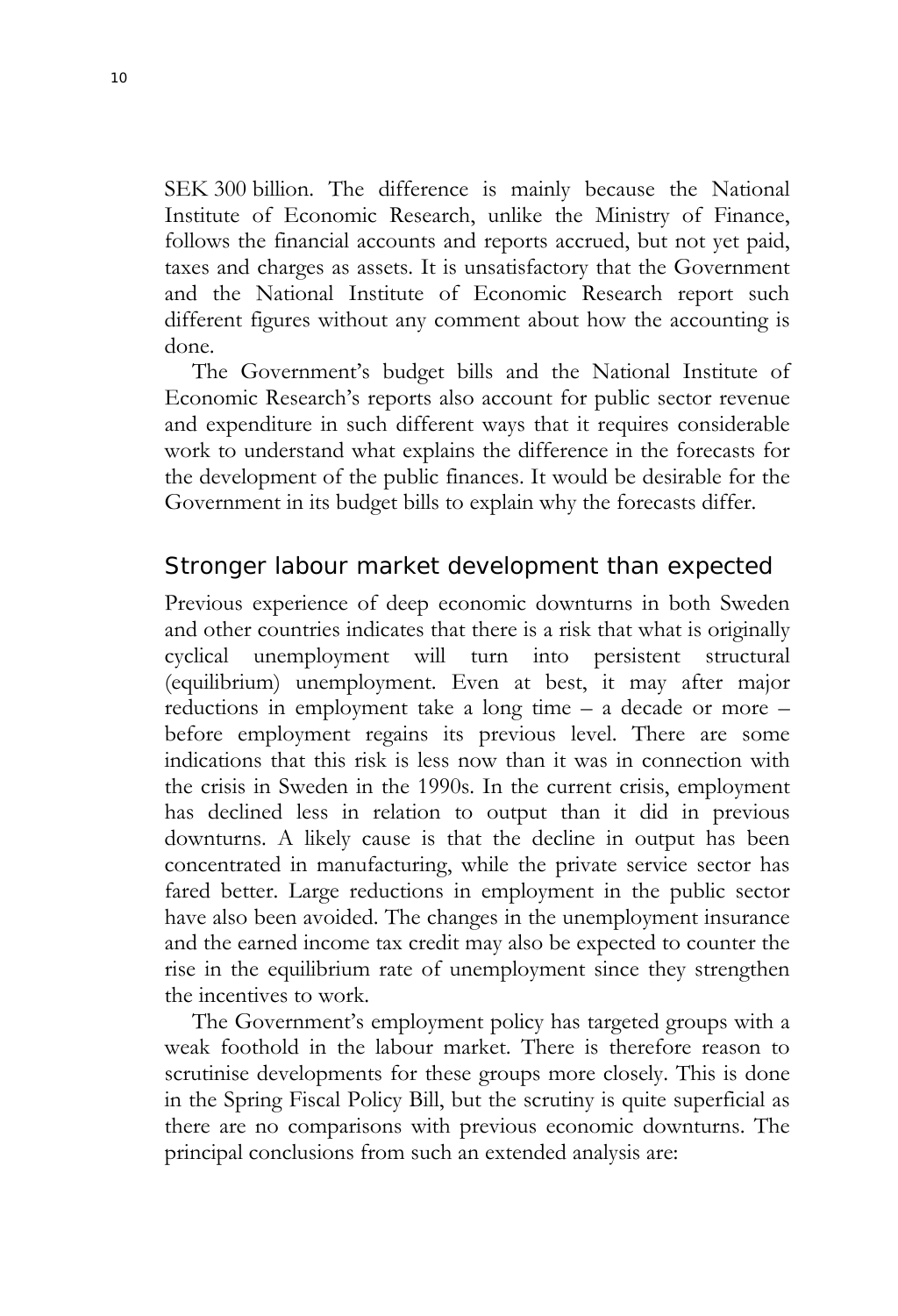- Compared to the population as a whole, young people have fared about as poorly in the current crisis as in previous economic downturns.
- Relative employment growth for people born outside Europe has, however, been considerably better than it was in previous downturns.
- The older age group has fared somewhat better compared to the population as a whole in this crisis than in the 1990s crisis, but somewhat worse than in the downturn in the early 2000s.
- Relative employment growth for people without an upper secondary education has been considerably worse than in the 1990s crisis.

It is thus a mixed picture. The improvement for immigrants born outside Europe in relation to developments for the population as a whole reduces the risk of unemployment persistence. The same is true of developments for older workers, since when they experience unemployment, they tend to disappear from the labour force to a greater extent than younger workers. Developments for low-skilled people, are, however, a cause for concern. It is also worth noting that there has been a significant drop in employment among young people during this economic downturn even though one of the Government's major initiatives has been the reduction of social contributions for young people. It seems to be easier for young people than for others, however, to re-enter the labour market after an unemployment spell. From this perspective, it may thus be worse if older workers become unemployed than if younger workers do.

A key objective of the Government's employment policy is to avoid long spells of unemployment for those who lose their jobs. In these circumstances, the absence of easily accessible statistics on the distribution between short- and long-term unemployment is remarkable. The Swedish Public Employment Service no longer reports current statistics on long-term registrations at the Employment Service. Statistics Sweden cannot supply statistics on long-term unemployment that are comparable over time. This makes in-depth analyses of long-term registrations at the Public Employment Service and of long-term unemployment impossible. This is unacceptable. It is not clear to us how the responsibility for the lack of statistics should be apportioned among the Government,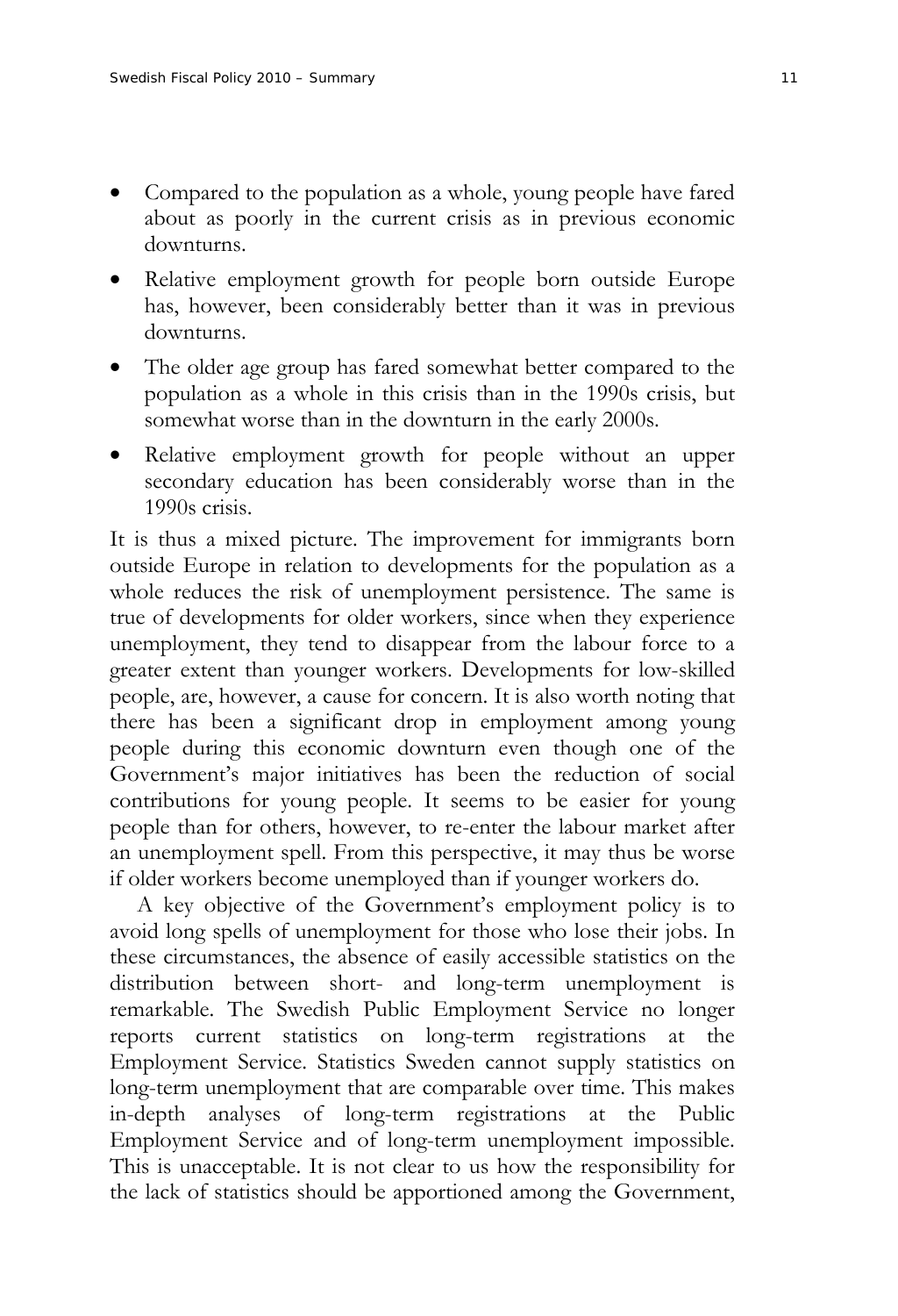the Public Employment Service and Statistics Sweden. But it must be possible for the Government to direct its authorities to see that there are basic statistics that can be used to make a satisfactory analysis of how well one of its most important targets is met.

#### Earned income tax credit probably effective but the Government does not explain why

The earned income tax credit is in the Government's opinion "the single most important reform" to "get more people working and reduce exclusion". The total gross cost in the form of reduced tax revenue (without taking into account the likely positive effects on employment and thus on the tax base) is about SEK 70 billion.

The debate on the earned income tax credit is usually conducted as an isolated Swedish debate without any international perspective. This tax credit is, however, very common internationally, even though the cost of the credit is higher in Sweden than in other countries. There is an earned income tax credit in the majority of OECD countries: 17 out of 30 countries. The Swedish earned income tax credit differs, however, from corresponding credits in most other countries in so far as it is paid to everyone who works regardless of how high their earned income is (even though it gives a larger percentage increase in income to low-wage earners than to high-wage earners). Only two other countries, Denmark and the Netherlands, have the same design.

In other countries, the credit is phased out from a specified earned income threshold to eventually end altogether. Such a construction would, however, hardly be defensible in Sweden. The reason is that a decrease in the credit would increase the already high marginal taxes even more for those in the phase-out interval and thus provide strong incentives for them to reduce the number of hours worked.

A rational political discussion of the earned income tax credit presupposes clarity on how it is intended to work. Here there is reason to be critical of the Government's failure to explain the mechanisms. It points out that the credit increases the return to work and can therefore be expected to lead to higher labour force participation. However, the Government has failed to explain why the higher supply of labour will correspond to a higher demand for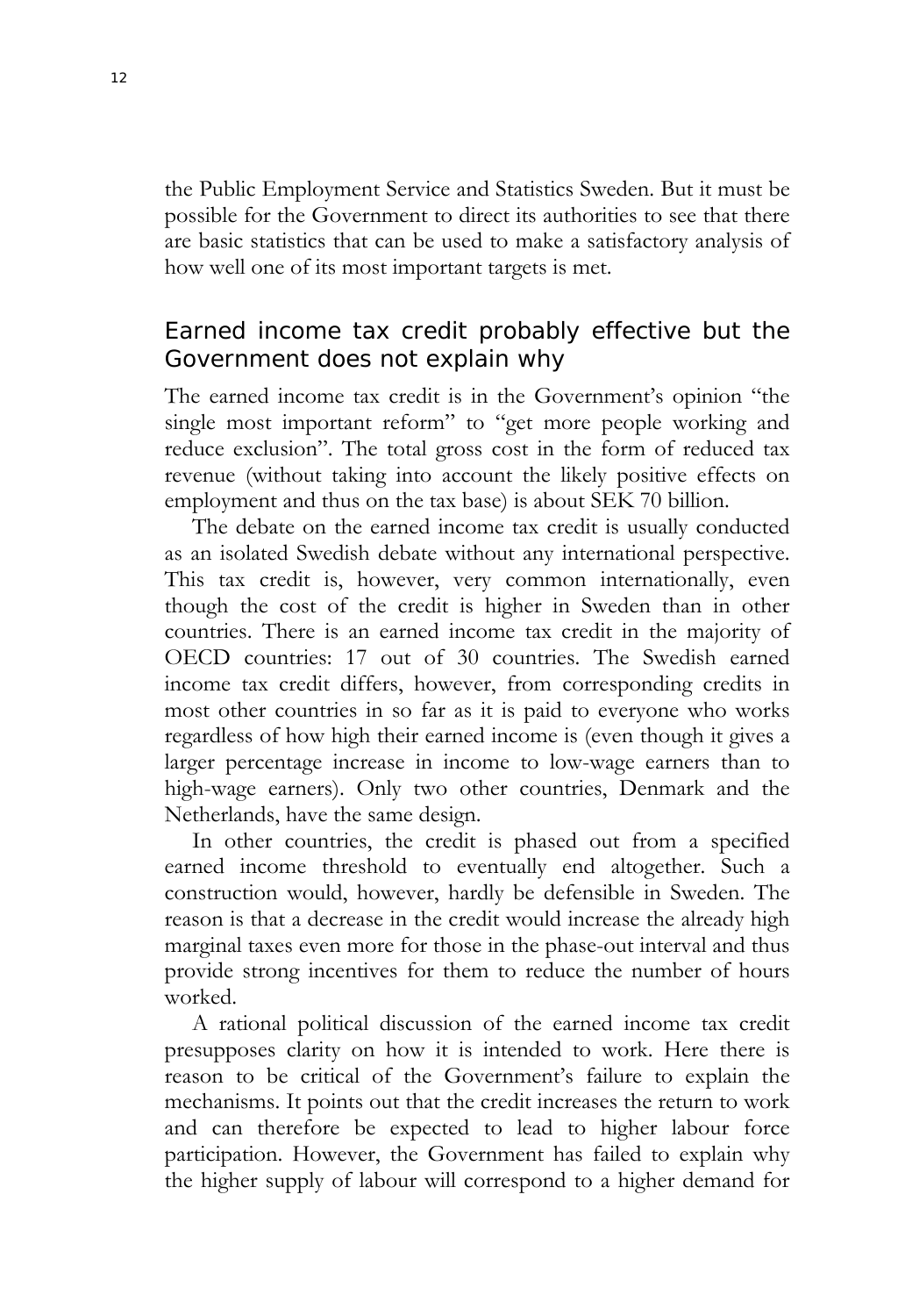labour so that those who want to have a job will also get one. The obvious mechanism is that a larger labour supply in the long run acts to restrain wages *before tax*, and thus firms' wage costs, hence making it more profitable for firms to hire. At the same time, *after-tax* wages may be expected to rise more than would otherwise have been the case. With the combination of lower wage increases before tax and higher wage increases after tax, both employers and wage earners gain from the reform. This is possible because the resources available increase if more people work.

Extensive empirical research from other countries indicates that the earned income tax credit has significant positive effects on employment. Many of these studies have compared employment growth for groups that have received earned income tax credits with that for groups who have not. Such comparisons cannot be made in Sweden since everyone with earned income gets the earned income tax credit. Therefore, one is instead obliged to base one's calculations on statistically estimated relationships between hours worked and after-tax wages. On the basis of such calculations, the Ministry of Finance has estimated the long-term effect on the number of people in work at about 80 000 people.

The Ministry of Finance estimates are well in line with the 'best practice' identified in the research in this area. At the same time, it is obvious that no consideration has been given to a number of effects that would be expected to be important, but which are difficult to estimate. It is difficult to say whether this leads to over or under estimation of the effects. But it would be desirable for the Government to be more explicit about the large uncertainty in the estimates.

Employment growth in recent years says very little about the longterm effects of the earned income tax credit. The credit would mainly be expected to affect equilibrium employment, that is, average employment over the business cycle. In the short run, employment developments are mainly determined by cyclical swings in aggregate demand. Possible effects of the earned income tax credit in the last two years have most likely been overwhelmed by recent years' dramatic cyclical developments.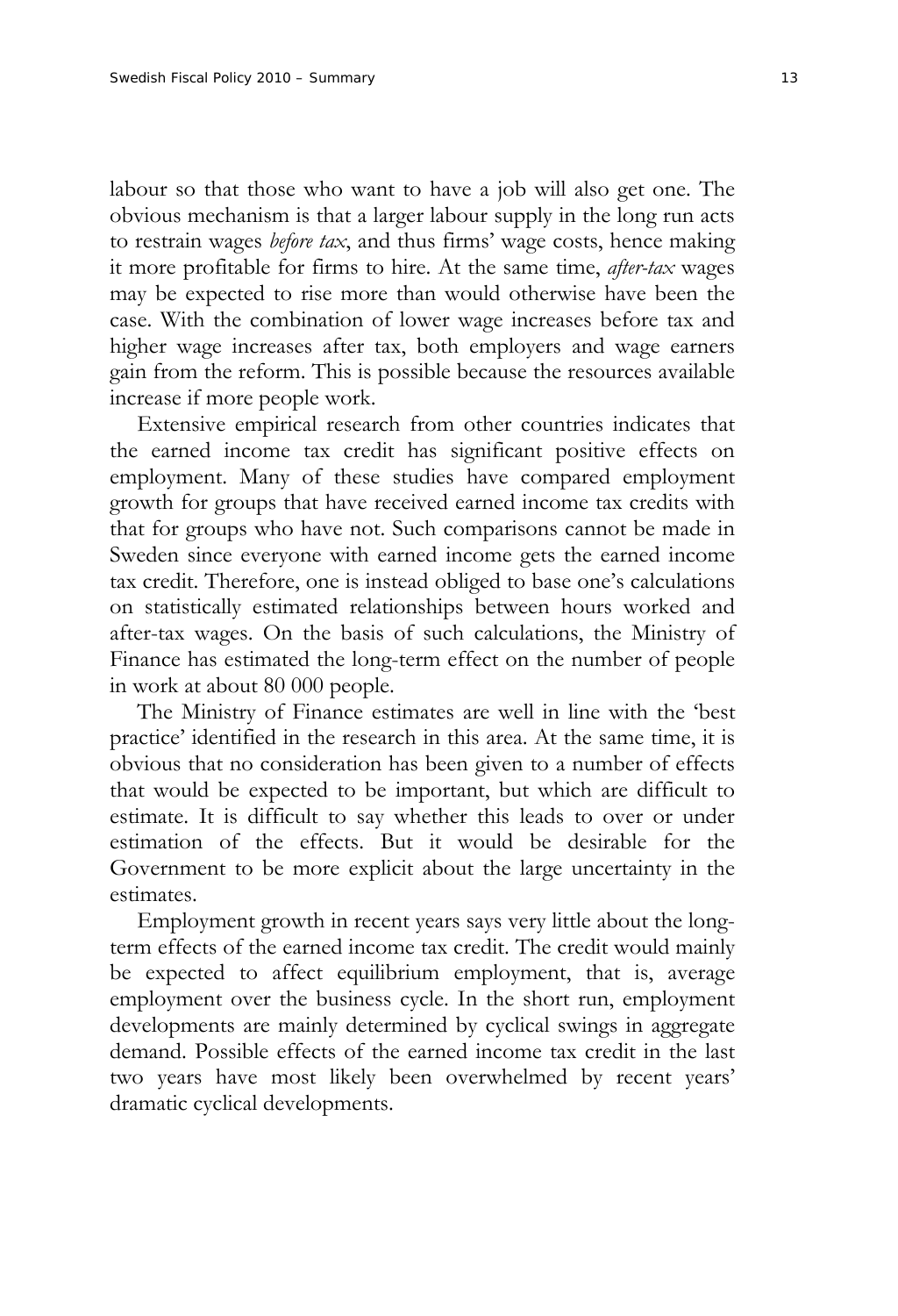#### Taxing earned income and pensions differently is justified if the aim is to increase employment

There has been an intensive debate on whether it is 'unjust' that, as a result of the earned income tax credit, the gainfully employed and pensioners are taxed differently. What income distribution considerations should be taken into account in tax policy is a matter of values.

The chief aim of the earned income tax credit stated by the Government is employment policy, not income distribution policy. On this basis, it is logical to have lower taxes on earned income than on pensions. In principle, an earned income tax credit that also covers that part of pension income accrued from earned income would maintain the incentives to work that the credit now engenders. In practice, designing such a credit, however, appears very difficult.

In discussions of income distribution, it is important to distinguish between, on one hand, redistributions of life incomes between *persons* and, on the other hand, redistribution of a person's life income between different *parts of the life cycle*. Distribution concerns are likely to be mainly tied to the first type of redistribution. The earned income tax credit gives rise to such interpersonal redistributions because today's pensioners did not receive any earned income tax credit when they were working. These redistribution effects will gradually diminish if the current earned income tax credit becomes permanent: ultimately everyone who retires will have benefited from the credit while they worked.

One way of avoiding interpersonal income redistributions is to compensate the retired generations who have not received – or only receive in part – the earned income tax credit by targeted tax cuts. The tax cuts for people over 65 introduced by the Government this year (about SEK 3.5 billion) and announced for next year (about SEK 5 billion) – could be viewed as such compensation. But in this case, the tax cuts should not be designed so that everyone over a certain age gets permanently lower taxes. Instead, the cuts should be linked to year of birth. The cuts should be made smaller the later the people who are retiring were born, since later generations will to an increasing extent benefit from the earned income tax credit while they work. This would involve an automatic phase-out of the tax reduction over time. There would be some rational basis for a tax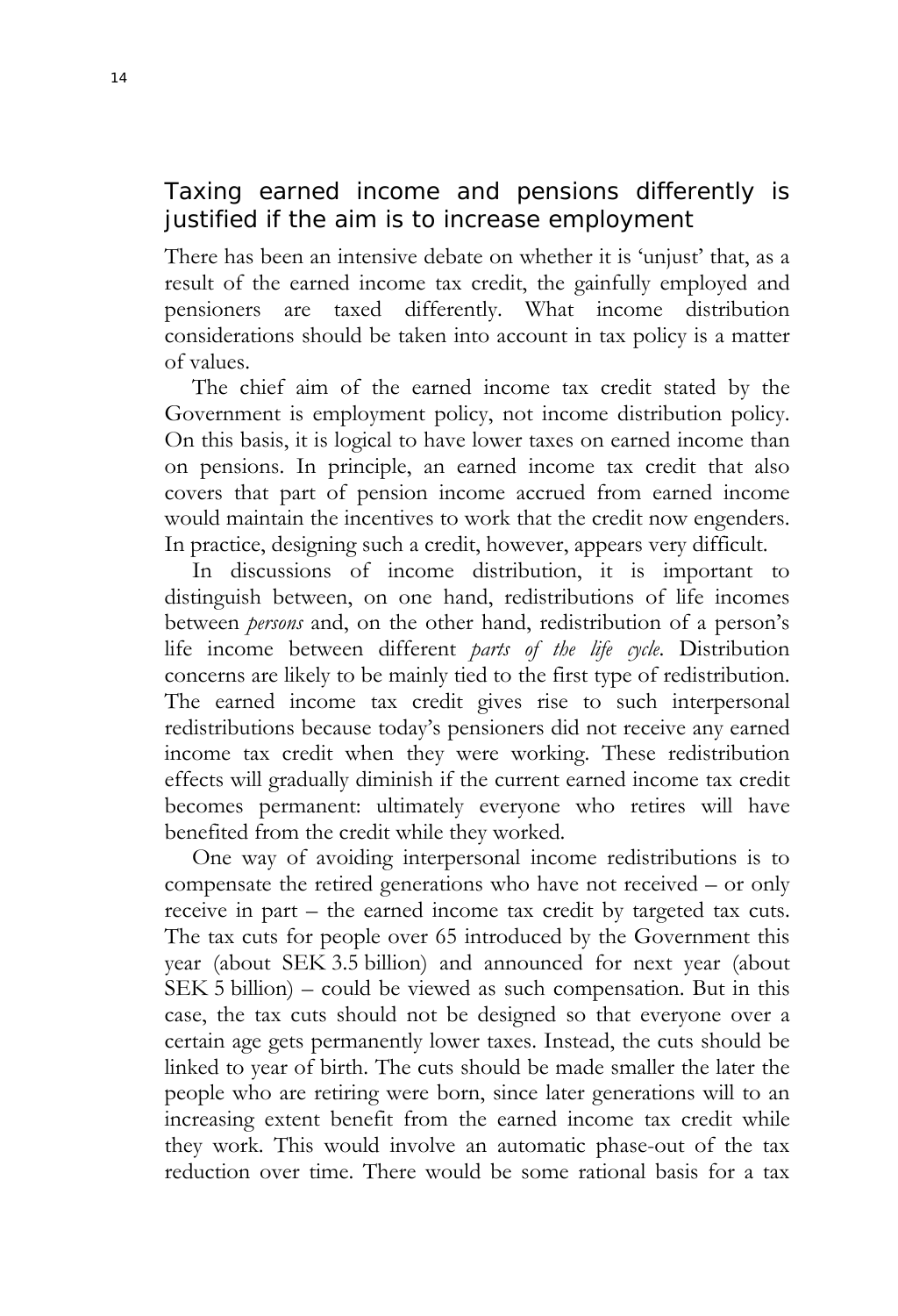reform like this. But in practice it would hardly do to have different tax rules for each age cohort. Instead, it would be reasonable to differentiate between quite broad age classes, which would probably instigate new arguments about fairness.

#### Stronger arguments for household services tax credit than for RMI tax credit

During its term of office, the Government has introduced tax reductions for household-related services, which include cleaning, maintenance and laundry (household services) and for repairs, maintenance and improvements (RMI work). The explicit aim of the reductions is to reduce the distortions that the tax system may give rise to. High taxes on services that households can perform themselves or services that relatively easily move to the unregistered sector can create substantial social efficiency losses. In earlier reports, we have expressed the opinion that tax reductions for services that are close substitutes for doing the work oneself lead to social efficiency gains. This points to stronger arguments for tax relief for household-related services than for repairs, maintenance and improvements work, since the latter requires professional skills to a greater extent.

The timing of the introduction of the RMI tax credit was cyclically motivated. A permanent credit is, however, a less effective stabilisation policy than a temporary credit, since it does not create incentives to have the work done earlier. The gross cost of the RMI tax credit has also been much higher than what the Government forecast. In our opinion, there are grounds for re-examining whether the RMI tax credit should be retained when the business cycle turns upwards.

#### Too much coaching and too little labour market training

To prevent unemployment from persisting even after the business cycle has turned upwards, the Government has revised its labour market policy. More resources are now being directed at people with short unemployment spells. The focus is on coaching measures and various types of work practice. One change in 2010 is a new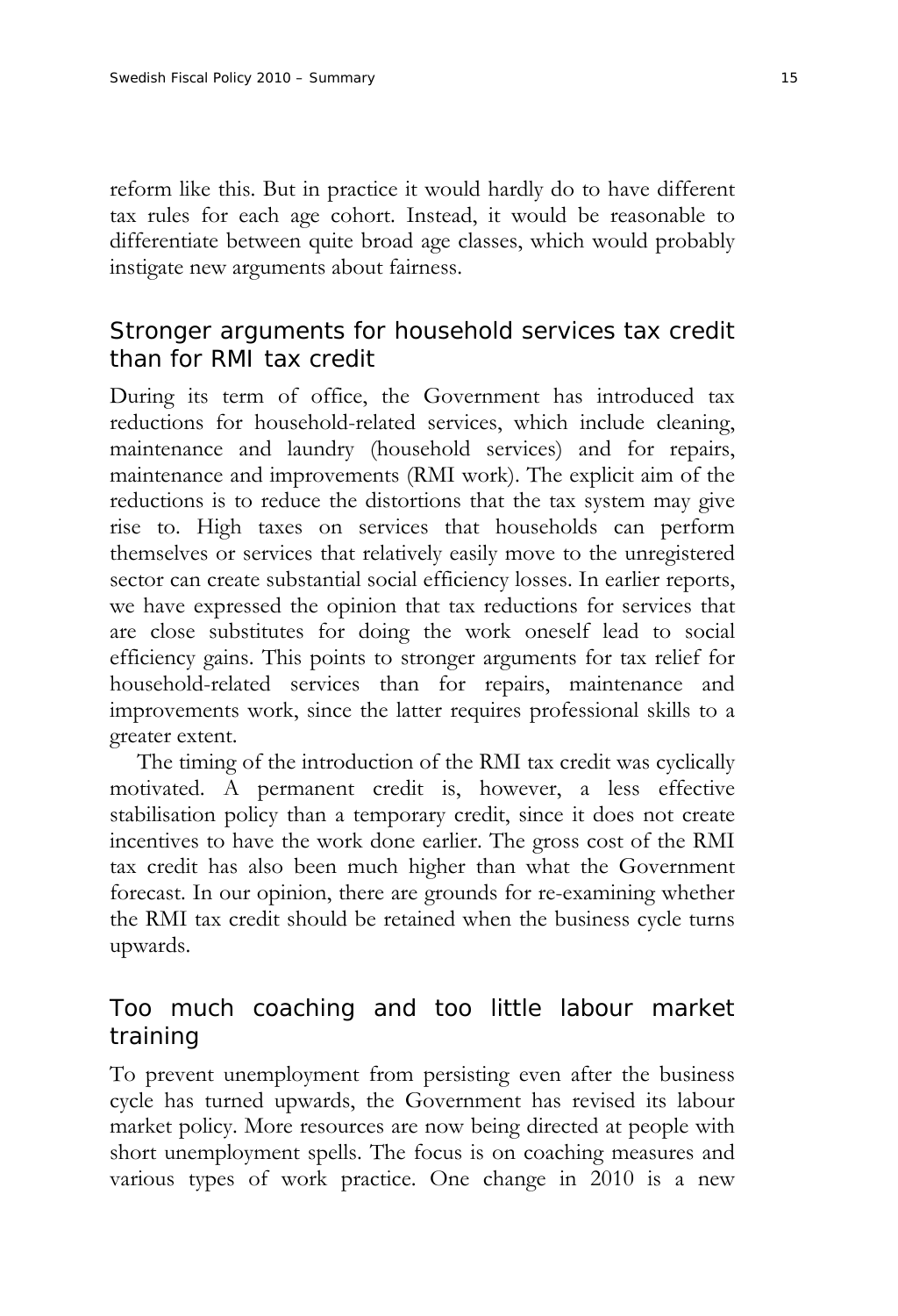activation measure primarily in the public sector, *Lyft* (an initiative for work experience for the unemployed), which can be offered to both the short-term and long-term unemployed.

The number of participants in various labour market programmes has increased in 2009. Programme participation has, however, not increased at the same pace as unemployment. If one assumes that some job search activities do not in practice have very much content, the number of participants in active programmes is substantially lower today than earlier. Programme volumes should be considerably less than they were during the 1990s crisis for efficiency reasons, but there is nevertheless reason to question whether labour market programmes (apart from job search activities) have become too small.

Job search activities accounted for more than half of the programme initiatives in 2009. There are good reasons for focusing more on job search activities. But coaching initiatives have probably been too large in an economic situation with few job vacancies. High search intensity has in all likelihood a small effect on the chance of getting a job in a deep economic downturn.

When unemployment is largely due to low demand, the policy should to a greater extent focus on recruitment incentives for the long-term unemployed. The doubling of subsidies for new start jobs introduced in 2009 has led to more such jobs than we expected. We also take a positive view of the Spring Fiscal Policy Bill's proposal for a temporarily reduced qualification period for new start jobs for older workers since there are fewer job opportunities for unemployed older workers than for younger ones.

It is also useful in the prevailing economic situation to expand work experience places and labour market training since there are smaller locking-in effects than there would be otherwise. We therefore take a positive view of the initiatives for work experience places but we think that the budgeted volumes are completely unrealistic. We are critical of the Government's attempt to instruct the public authorities to supply as many as 20 000 places in *Lyft*. With so many work experience places, they will be of dubious quality.

There is good reason for continuing to criticise the low level of labour market training. The volumes were altogether too high during the 1990s crisis, but they seem to be unreasonably low now. Experience over the past decade shows that labour market training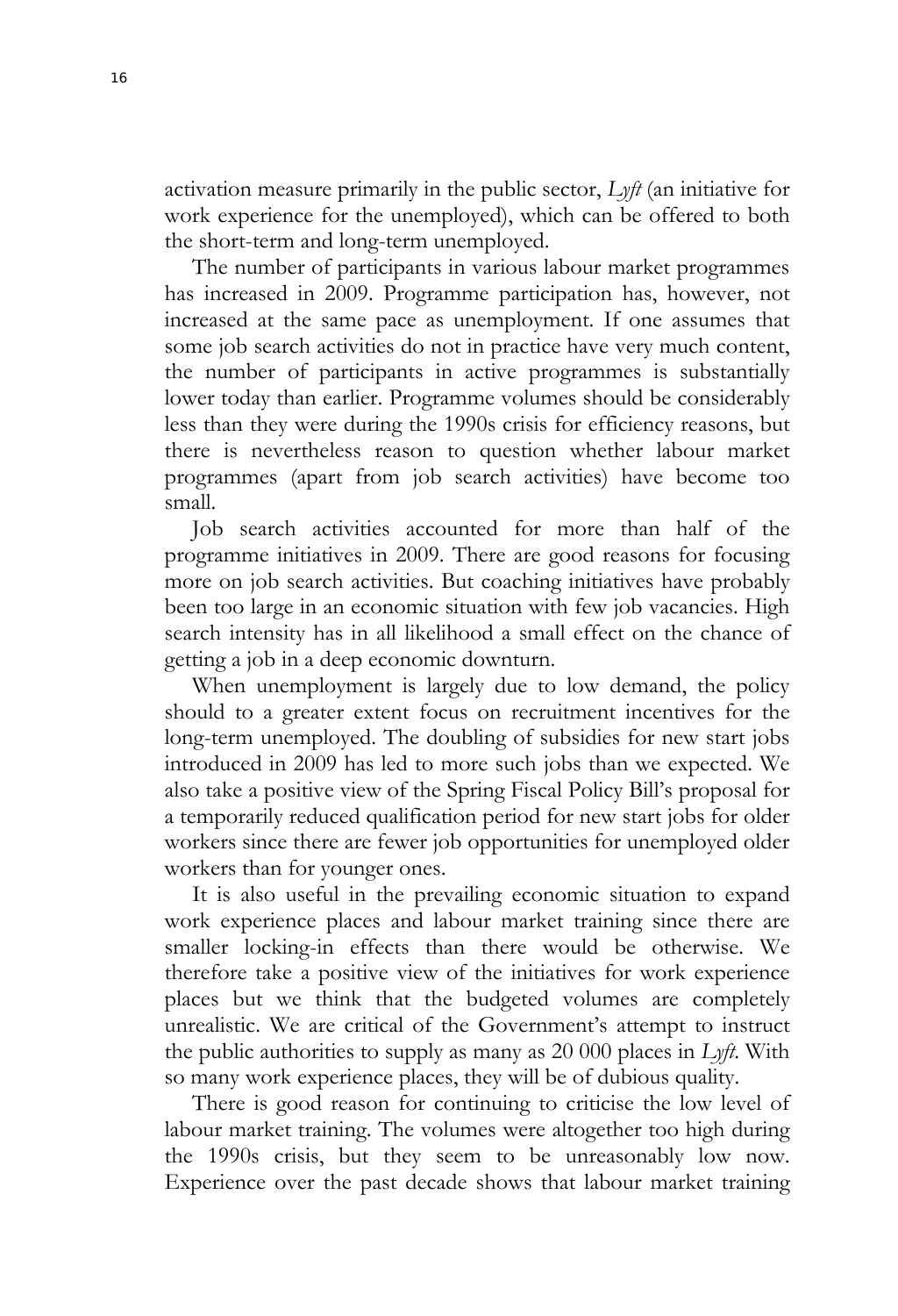can be run effectively. We take a positive view of the initiatives for adult vocational training in the regular education system but it should be seen as a supplement, not as a substitute, for labour market training.

The number of participants in the job and development guarantee is growing rapidly. The Public Employment Service has had continued difficulty finding work experience places. The Public Employment Service has many participants per officer, insufficient time for contacts with employers and difficulty offering full-time activities. These problems will probably increase when the number of participants grows in the next few years. It will be difficult to maintain a good quality.

To sum up, in our opinion the labour market policy pursued during the current crisis has been substantially better designed than the policy during the 1990s crisis. The policy has benefited from lessons learned from previous experience. At the same time, we think that the Government has let the pendulum swing too far in the opposite direction in a number of areas: there has been too much emphasis on job search activities and coaching while other programmes, labour market training in particular, have been too small.

#### Good to have private providers in labour market policy but better evaluation needed

We take a positive view of the ambitions to make more use of *private providers* as a way to increase effectiveness in labour market policy. However, experience from other countries is mixed. When the services procured are complex, there is a need for well-thought-out regulation, expert procurement and proper evaluations.

The Government's target is for a third of the participants in the job guarantee for young people and in Phases 1-2 of the job and development guarantee to be offered services from private providers. With the rapid expansion now underway in both of these guarantee programmes, we doubt that the market will be able to grow as rapidly and maintain good quality services.

The cooperation with private providers must be evaluated on an ongoing basis. However, with the limited information currently being collected, this would appear to be difficult. The lack of well-thought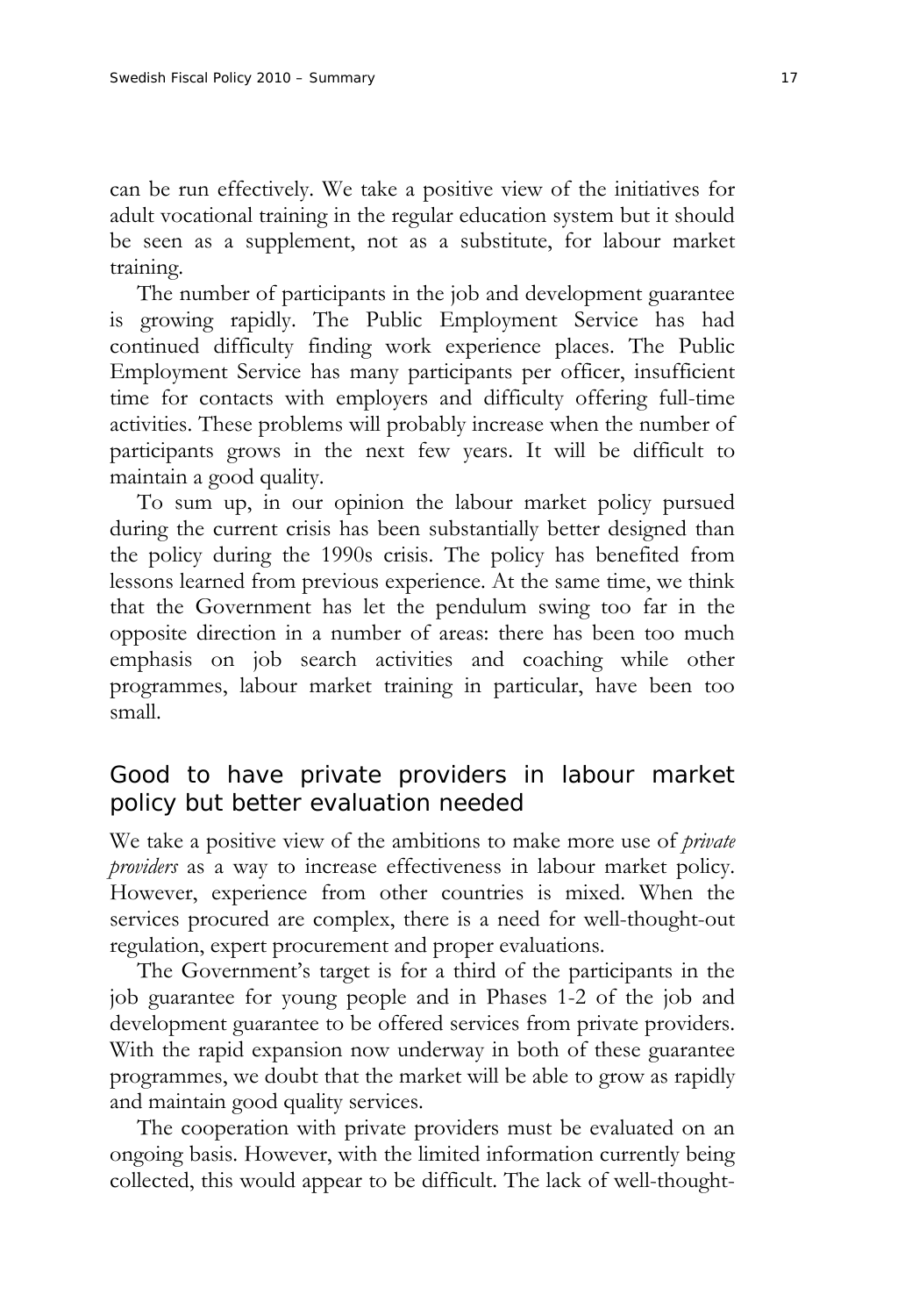out procedures for evaluating individual providers is a serious shortcoming. This goes both for the Public Employment Service's ability in future procurements to choose good suppliers and for jobseekers' choice of personal coach. It is not enough to compare the Public Employment Service with the private providers on average. Instead there need to be qualified evaluations of individual private providers' results. It is hard to escape the impression that the Government was in such a hurry to privatise parts of labour market policy that it was not possible to find the time to develop the necessary evaluation systems.

#### Bouquets – but also brickbats – for the sickness insurance reforms

The Government should be commended for tackling a difficult problem by reforming sickness insurance. The reforms have most likely been an important reason for the continuation of the trend begun in 2003 showing a decline in sickness absence. There is research to support that the reforms both strengthen the incentives to work and increase the opportunities to work. The rehabilitation chain appears to have been put into practice as intended. The transition to the Public Employment Service appears to be working relatively smoothly.

It goes without saying that the large problems that existed in the sickness insurance cannot be addressed without making mistakes. But in our opinion there have been too many mistakes. The Government should be criticised for implementing the reforms too hastily and in some respects carelessly and for its treatment of people on long-term sick leave whose benefits have expired.

It presumably would have been wise to distinguish between *stock*  and *flow* in sickness absence. An amnesty could have been granted to those who were already on sickness absence or early retirement on 1 July 2008 (the stock) when the new rules were introduced and let them only apply to the new inflow. Proceeding in this way would have made it possible to try out the rules on a smaller scale.

The Government has had to back away from many reform proposals. In other cases, the content has been changed or exceptions introduced at a late stage. It is obviously particularly important that reform proposals on such sensitive issues as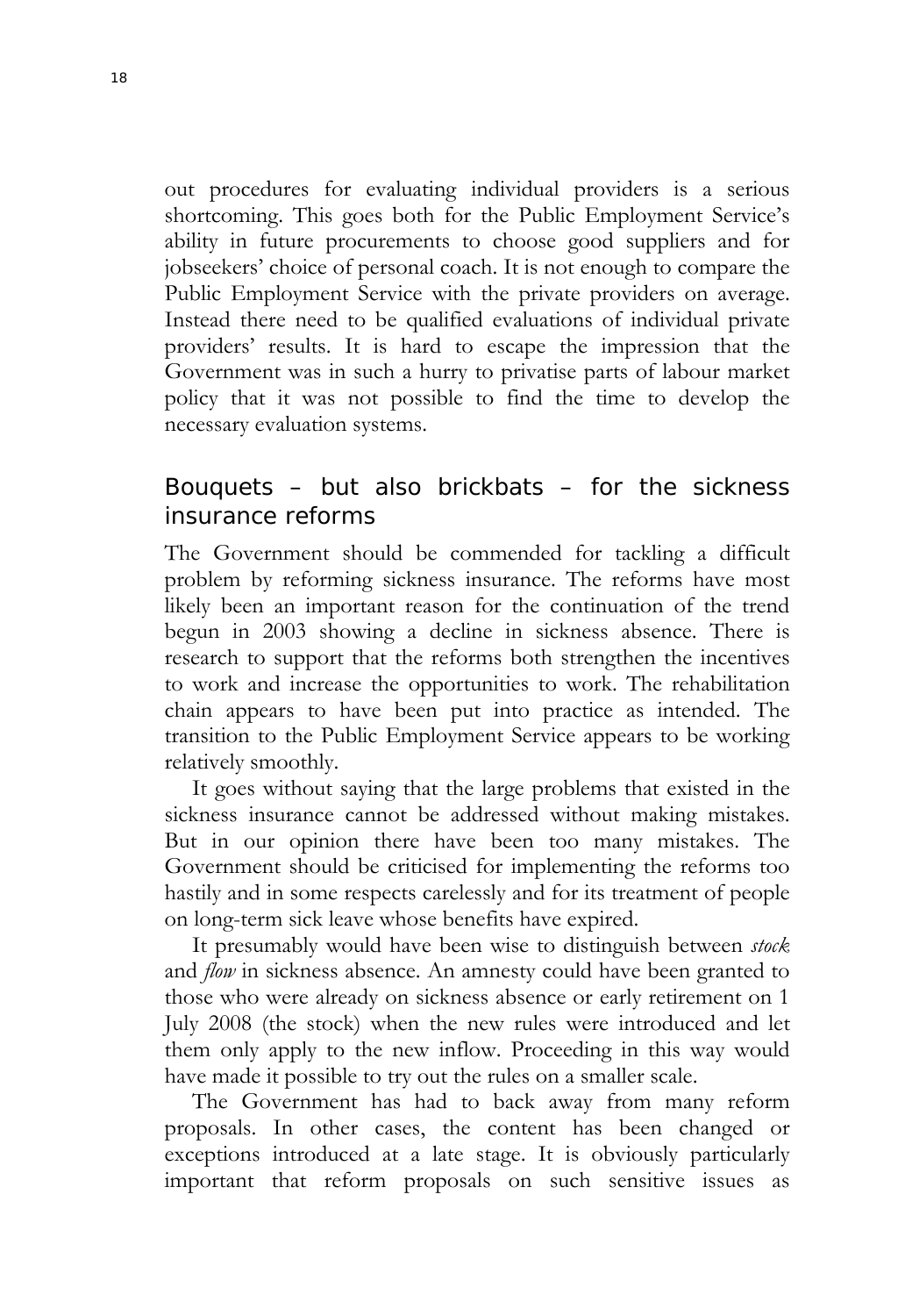restrictions in the social security systems on which many people are dependent are well prepared.

The Government's sickness insurance reforms can be criticised for inferior transparency. Because the rules system is complicated and there are many exceptions in the rehabilitation chain, the different actors in the sickness absence process, including the Swedish Social Insurance Administration, have had difficulty interpreting the rules. This situation has gradually worsened after the latest changes in winter 2009/2010.

The increase in early retirement among young people is alarming and there need to be thorough analyses of the reasons behind it. Possible links to earlier school reforms that made it more difficult to complete a school-leaving certificate and increased the theoretical element in education need to be examined. From this perspective, the Government's reforms in the direction of more practical upper secondary programmes are probably valuable.

For older people, the opposite problem may apply: namely that early retirement is too seldom granted. We would like to caution that the criteria for early retirement may have become too strict. The requirement for *permanently* impaired work capacity is quite severe. It is unreasonable to think that everyone who does not meet the criteria can get a job in the regular labour market.

#### Risk of overexpansion in regular education in an economic downturn

Increasing the number of places in regular education is one of the ways the Government has chosen to tackle the economic downturn. For this year and the next, the 2010 Budget Bill includes increased appropriations for universities and colleges equivalent to 10 000 places a year, 3 000 more places a year at vocational colleges and initiatives in adult vocational training corresponding to 10 000 places each year. There are some other initiatives in the Spring Fiscal Policy Bill.

In a difficult labour market situation, it becomes more attractive to get an education. The expected income that the individual has to forgo while studying is smaller and the risk that long-term unemployment will have a negative impact on the individual's human capital in future is particularly high in such a situation.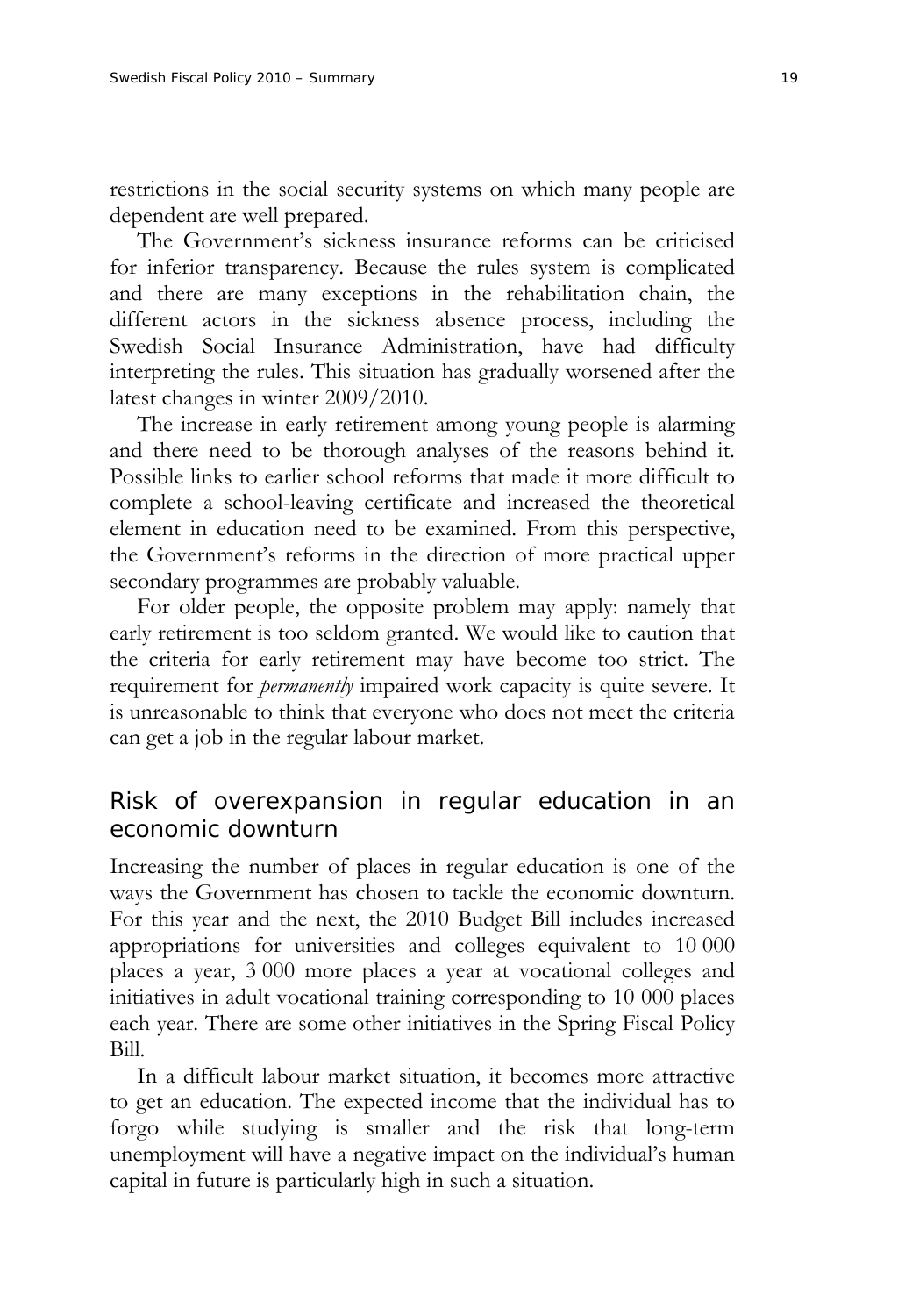Private demand for education can deviate from what is desirable from a social efficiency point of view for several reasons. This is true also in normal times. Given that the volume of education is socially efficient then, it is appropriate to increase the number of places in an economic downturn when the return to education increases. There is thus a theoretical basis for varying education volumes over the business cycle.

But there are also reasons for not satisfying the whole increase in demand for education in a downturn by providing more places. One reason is that a rapid expansion in education volumes may lead to lower quality education, for example, because of difficulties hiring enough qualified staff. It is also possible that individuals *overreact* to the risk of unemployment and – from a social efficiency perspective – demand too much education because it provides a livelihood when they cannot get one from unemployment insurance benefits. Removing the study condition in the unemployment insurance in 2007 is a reform that may have caused students to extend their studies in order to get student aid to support themselves.

There are some indications that higher education has expanded more during this economic downturn than according to previous patterns. It is difficult on the basis of current knowledge to form an opinion on whether the size of the expansion has been appropriate. It has taken place without any satisfactory knowledge basis. We would like to caution against the risk of excessive expansion of regular education in economic downturns. There is a great need for research on the effectiveness of using regular education as a cyclical policy instrument.

#### Role of supplementary unemployment insurance is unclear

The current Government's most important goal is to increase employment in the long run. To achieve this, the Government has carried out reforms that make it more worthwhile to work compared to being unemployed.

On one hand, there is ample evidence indicating that reduced benefit levels in the unemployment insurance tend to reduce unemployment. On the other hand, the result is less income protection in the event of unemployment. What the trade-off should